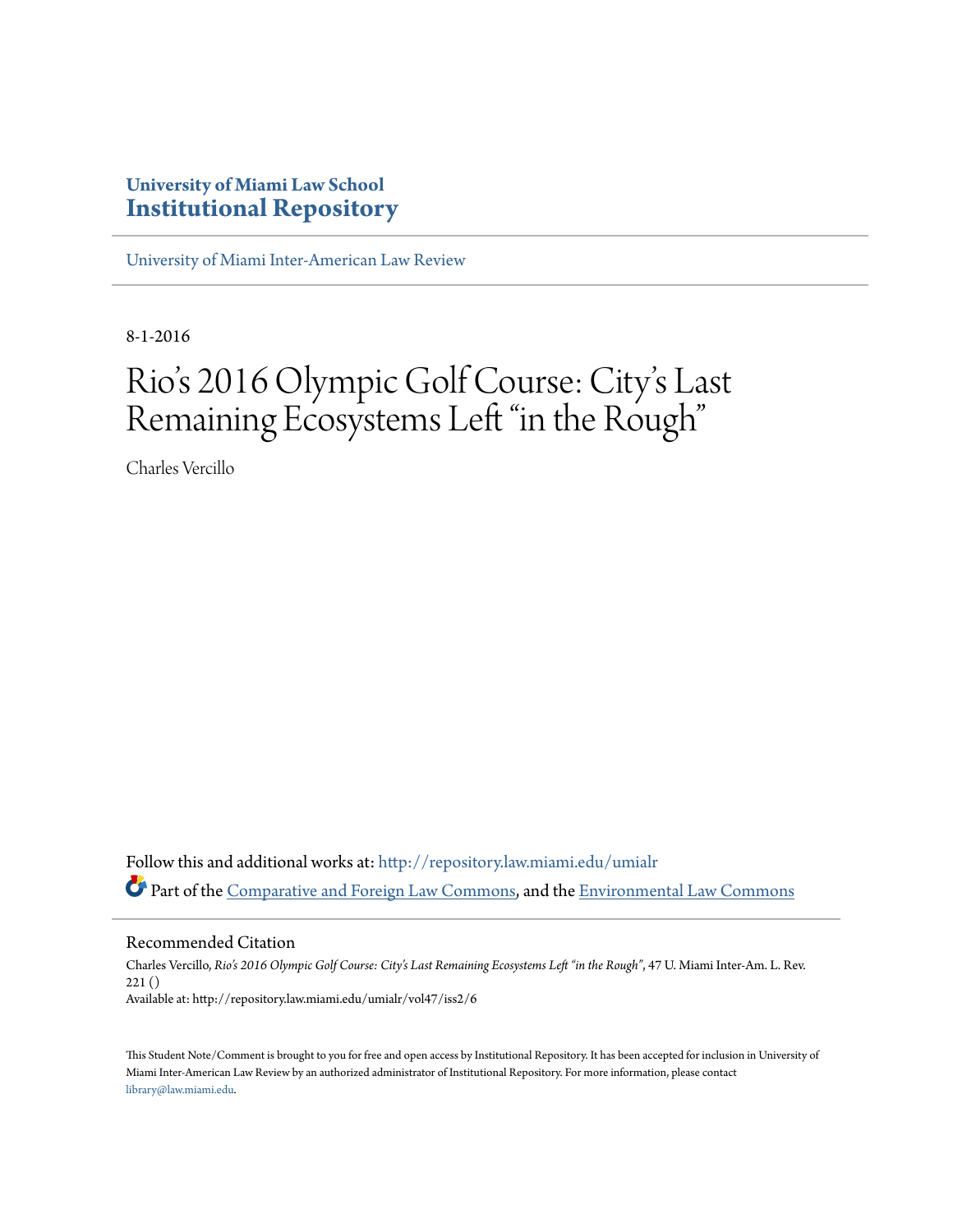### **STUDENT NOTES/COMMENTS**

## **Rio's 2016 Olympic Golf Course: City's Last Remaining Ecosystems Left "in the Rough"**

### Charles Vercillo\*

*The sport of golf returned as an official event at the 2016 Summer Olympics held in Rio de Janeiro following a prolonged absence from the Games. To accommodate golf's return, the city of Rio endorsed the construction of the Olympic golf course on land adjoining the Marapendi lagoon—land historically known to be ecologically valuable and environmentally protected. With the Games rapidly approaching, the city quickly passed Complementary Law 125, stripping this land of its environmental protection, and instead authorizing a golf course as a sustainable use of the land.* 

*Local environmentalists have challenged the legislation and the city's decision, arguing that large-scale economic incentives associated with hosting the Games have shoved aside long-term environmental preservation measures. Many argue that the decision to construct the Olympic course is shortsighted given the sport's unpopularity in Brazil and the course's uncertain future beyond the Closing Ceremony.* 

*This paper provides a holistic synopsis of the Olympic golf course as its construction has displaced much of the wildlife that once called the area home. While the immediate effects of Complementary Law 125 and the Olympic course construction are apparent, the long-term ones are more uncertain. As environmental goals yield to economic ones, dissension between city officials and environmentalists continues to grow. Only one thing is certain: the Olympic course* 

 <sup>\*</sup> J.D., *cum laude,* University of Miami School of Law, May 2016; B.S. Cornell University School of Hotel Administration, May 2011. I would like to thank my family for their continuous support throughout this endeavor and Professor Alyssa Dragnich for her guidance and feedback throughout the writing process.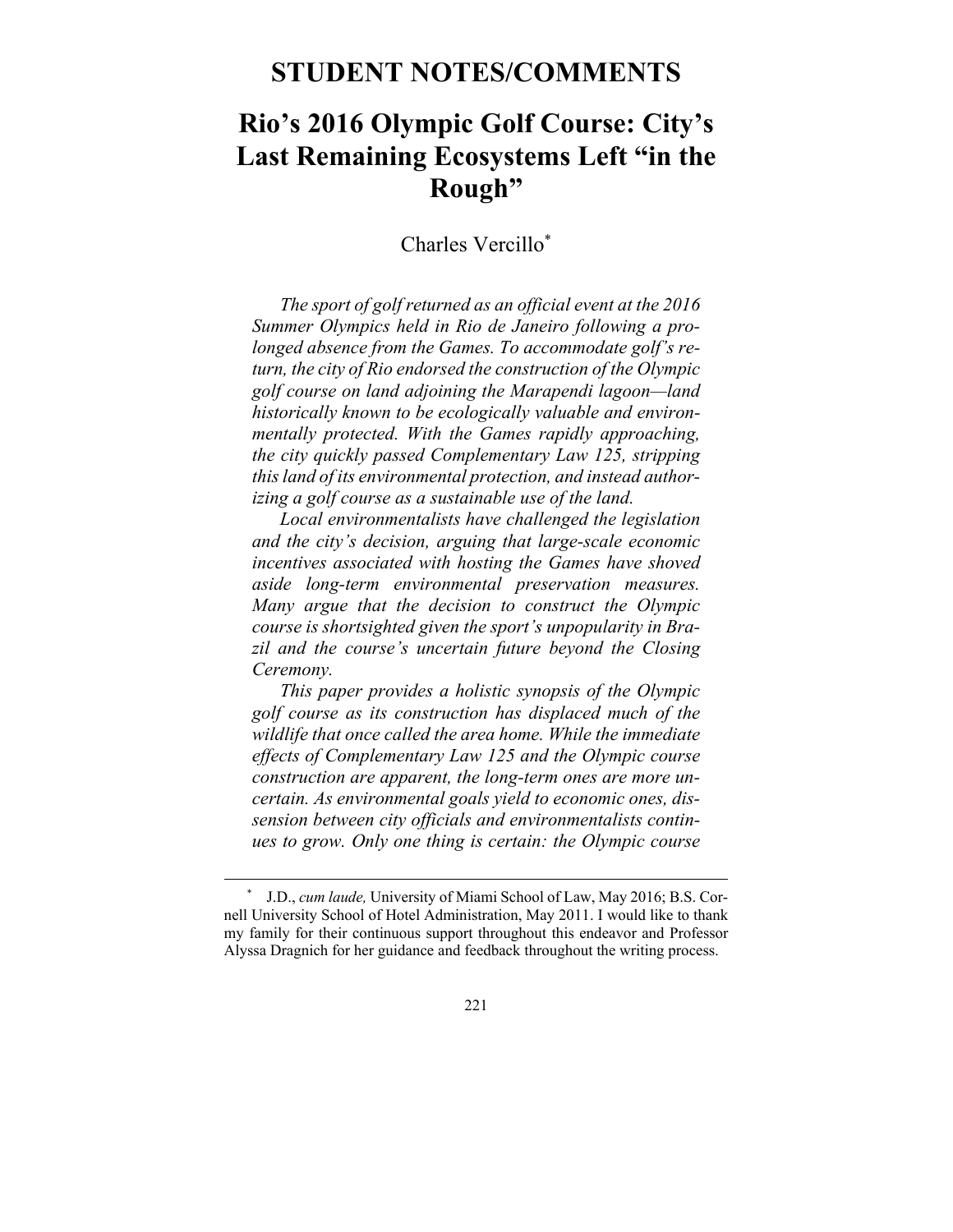*will be used for those 16 days in August 2016, but what will become of it once the Olympic torch is extinguished—only time will tell.* 

| I. | INTRODUCTION: PREPARING FOR THE OLYMPIC "PARTY"224     |      |  |
|----|--------------------------------------------------------|------|--|
| Π. | ENVIRONMENTAL ISSUES AS RIO PREPARES TO HOST 2016      |      |  |
|    |                                                        |      |  |
|    |                                                        |      |  |
|    |                                                        |      |  |
|    |                                                        |      |  |
|    | 3. Rio's Efforts Regarding Environmental Problems232   |      |  |
|    | B. Newly Created Environmental Problems Regarding      |      |  |
|    |                                                        |      |  |
|    |                                                        |      |  |
|    | a.                                                     |      |  |
|    | b. DESIGN ELEMENTS, LAND DESIGNATION, AND              |      |  |
|    |                                                        |      |  |
|    | 2. Environmental Impacts Related to Golf Course        |      |  |
|    |                                                        |      |  |
|    | GENERAL ENVIRONMENTAL IMPACTS235<br>a.                 |      |  |
|    | <b>OLYMPIC GOLF COURSE'S ENVIRONMENTAL</b>             |      |  |
|    |                                                        |      |  |
|    |                                                        |      |  |
|    | A. Sources of Brazil's Environmental Legislation 239   |      |  |
|    |                                                        |      |  |
|    | a. CONSTITUTIONAL OBJECTIVES239                        |      |  |
|    | b. SUBSEQUENT LEGISLATION NEEDED241                    |      |  |
|    | 2. Sistema Nacional de Unidades de Conservação         |      |  |
|    | (National System of Conservation Unites-               |      |  |
|    |                                                        |      |  |
|    |                                                        |      |  |
|    | 1. Definitional Technicality & Failed Quantitative     |      |  |
|    |                                                        | 243  |  |
|    | Golf Course Does Not Meet EPA's Sustainable Use<br>2   |      |  |
|    |                                                        | .245 |  |
|    | 3. Suspect Timing of Law Frustrates Public             |      |  |
|    |                                                        |      |  |
|    | IV. SOCIAL RESPONSE TO CITY'S OLYMPIC PREPARATIONS 248 |      |  |
|    | A. Formation of Environmentalist Groups248             |      |  |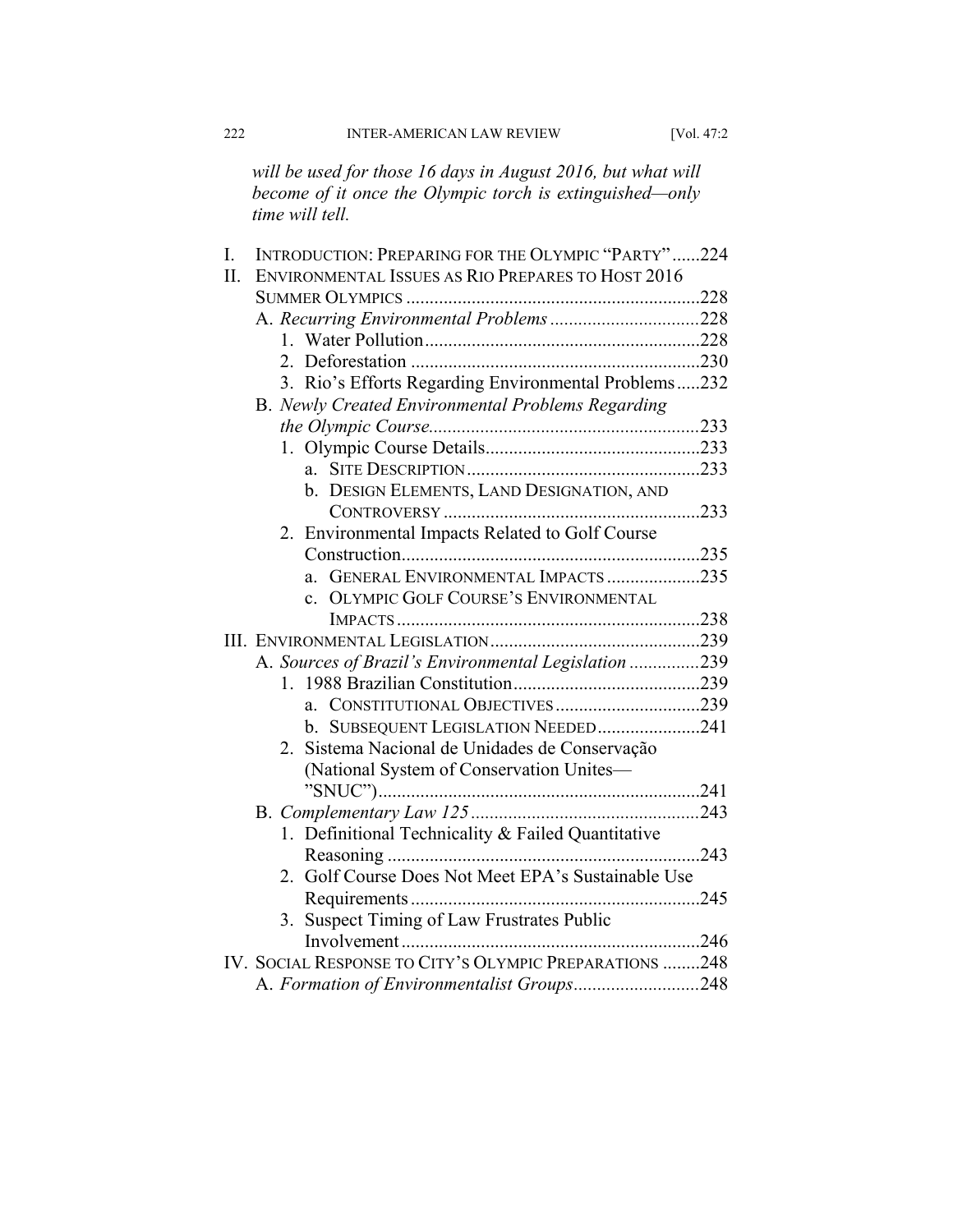| <b>SUMMER 2016</b>                          | RIO'S 2016 OLYMPIC GOLF COURSE                     | 223  |
|---------------------------------------------|----------------------------------------------------|------|
|                                             | B. Why Brazil Does Not Need Another Golf Course249 |      |
|                                             |                                                    |      |
|                                             |                                                    |      |
|                                             |                                                    |      |
|                                             | 4. The Olympic Course is Part of a Larger Ulterior |      |
|                                             |                                                    | .253 |
| C. Authoritative Response to Occupy Golf254 |                                                    |      |
|                                             |                                                    |      |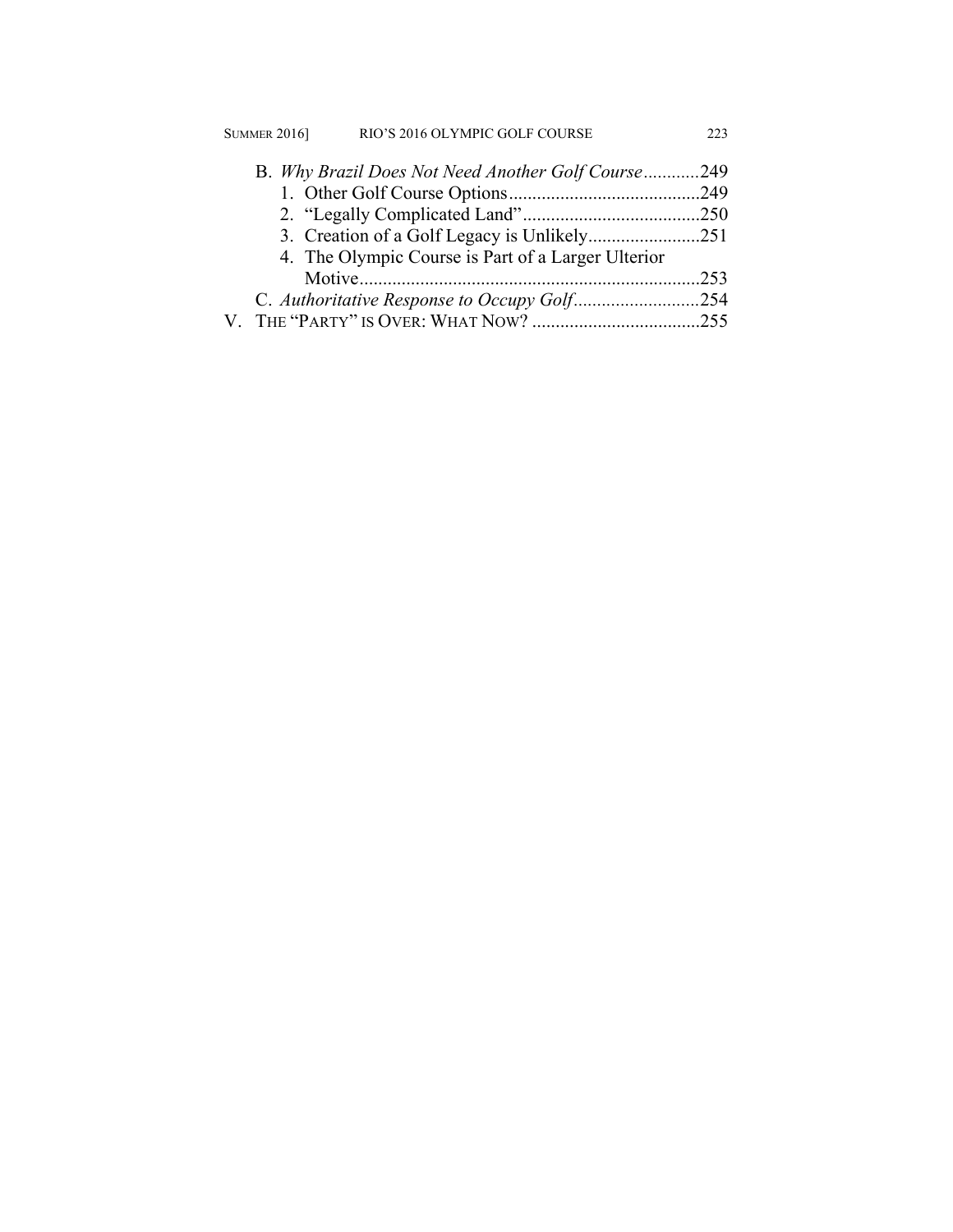#### I. INTRODUCTION: PREPARING FOR THE OLYMPIC "PARTY"

It comes every four years—the Summer Olympics. Just as athletes from around the world compete to win that coveted gold medal, cities around the world compete to be the host of this Olympic "party." And just like most parties require intense cleaning, decorating, and post-party cleanup—the Olympics are no different.<sup>1</sup> For years, host cities have prepared for their turn in the international spotlight by undergoing drastic political, economic, social, environmental, and infrastructural changes.<sup>2</sup> As a result, many host cities use the Olympics as a platform to reinvent themselves while the rest of the world watches them.<sup>3</sup>

In 2009, the International Olympic Committee ("IOC") selected Rio de Janeiro as the host city for the 2016 summer Olympic Games.<sup>4</sup> Following this announcement, the city's building landscape has undergone drastic changes: new venues have been added while existing ones have been renovated to accommodate 28 different sporting events and the 480,000 anticipated spectators.<sup>5</sup> Moreover, the city is attempting to make long-needed infrastructural

3 Chris Berg, *Politics, Not Sport is the Purpose of the Olympic Games*, INSTITUTE OF PUBLIC AFFAIRS (IPA) REVIEW (July 2008),

https://ipa.org.au/library/publication/1213771802\_document\_60-3\_berg.pdf ("But all this pageantry obscures the Olympics' essential purpose—first and foremost, the Games are designed to shine glory upon the nations that hold them. *National politicians and government use the Olympics to achieve their national or individual goals*. Certainly, the politics behind each Olympics may often be diffuse, but it is overt. Sport may be the style of the Olympics, but nationalism and geopolitics are the content.") (emphasis added). 4

<sup>4</sup> Juliet Macur, *Rio Wins 2016 Olympics in a First for South America*, N.Y. TIMES, (Oct. 2, 2009), http://www.nytimes.com/2009/10/03/sports/03olympics.html? $r=0$ .

 George Utley, *IOC Predicts 480,000 Tourists in Rio for 2016 Olympics,*  THE RIO TIMES (July 15, 2014), http://riotimesonline.com/brazil-news/rio-business/ioc-predicts-480000-tourists-in-rio-2016/.

 $\frac{1}{1}$ <sup>1</sup> See generally Steven Rosenblum, *The Impact of the Summer Olympics on* its Host City: The Costs Outweigh the Tangible Benefits, FINANCE AND FINANCIAL MANAGEMENT (Apr. 2009), http://digitalcommons.bryant.edu/cgi/viewcontent.cgi?article=1004&context=honors\_history. ("Countries still continue to bid to host, and then host the Olympics despite the questionable benefits received from hosting the Olympics and the setbacks to each benefit a country receives from the opportunity."

*Id.*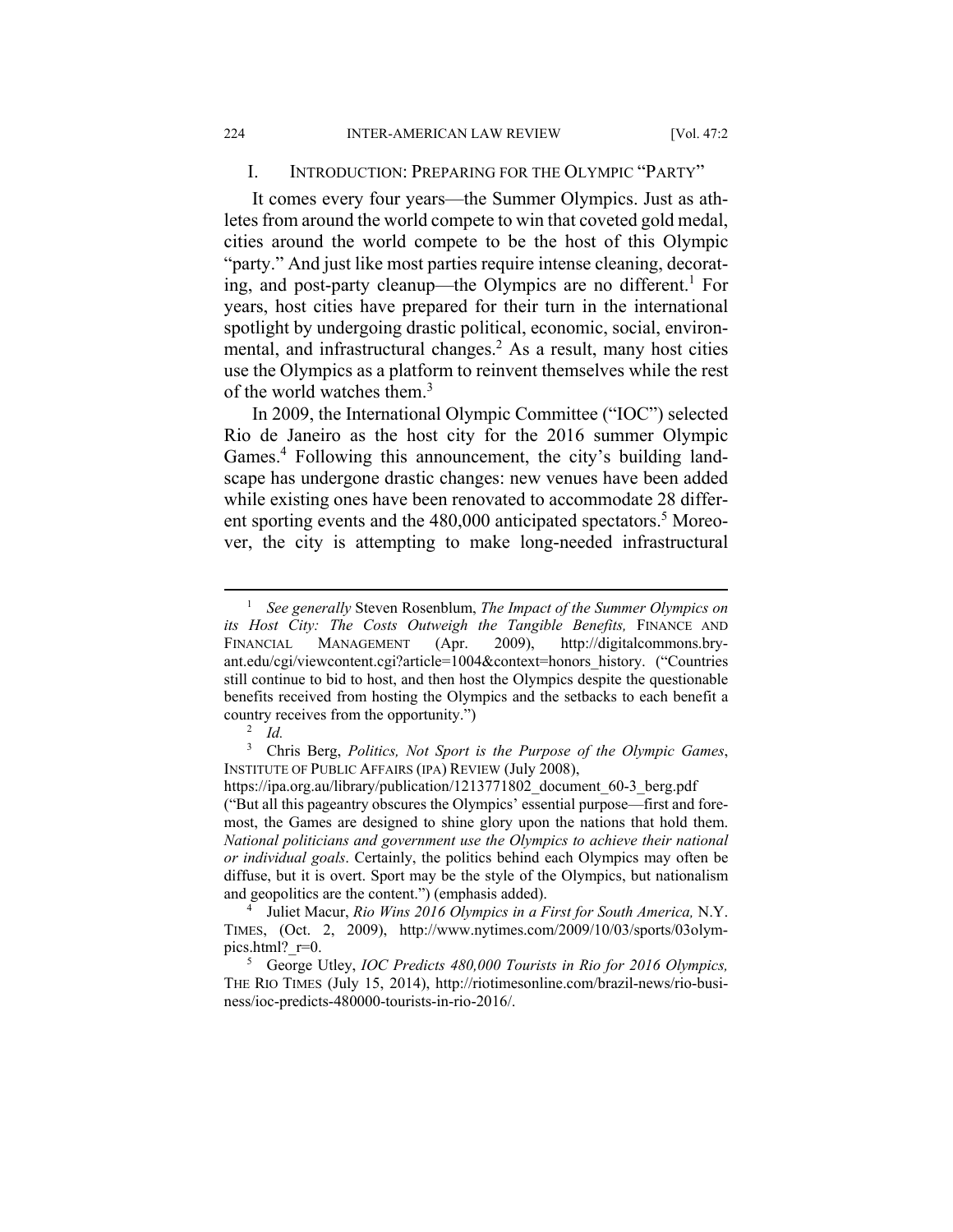changes in order to accommodate this large influx of people and ensure that the Olympics run smoothly.<sup>6</sup> For many host cities, implementing these infrastructural changes becomes a "race against the clock" and environmental commitments are often shoved aside; Rio has proven to be no different than other host cities in this respect.<sup>7</sup>

One noteworthy change to the Olympic sports lineup is the return of golf, a sport that has been conspicuously absent from the Games for 112 years.<sup>8</sup> While many people are welcoming the sport's return, not everyone is excited for golf to make its comeback in Rio.<sup>9</sup> In fact, the Olympic golf course has been an ongoing source of controversy, which has caused dissension between Rio city officials and

 $\overline{\phantom{0}}$  Mike Sheridan, *Racing to Get Ready: Rio 2016 Olympics*, http://urbanland.uli.org/infrastructure-transit/racing-get-ready-rio-2016-olympics/ (last visited Jan. 18, 2016) ("According to Rio de Janeiro Mayor Eduardo Paes, the Games represent a unique opportunity to accelerate much needed infrastructure investment that, in the absence of the Olympics, would only be realized over a much longer term.")

Alexandra L. Sobol, *Comment: No Medals for Sochi: Why the Environment Earned Last Place at the 2014 Winter Olympic Games, and how Host Cities can Score a "Green" Medal in the Future,* 26 VILL. ENVTL. L.J. 169, 190 (2015) ("An underdeveloped city tasked with hosting a mega-event like the Olympics will need to construct a plethora of venues, hotels, sewage facilities, and even entirely new transportation methods to accommodate the influx of people; doing so may place the environment on the backburner."); *see also* Jason Plautz, *Brazil Made Big Environmental Promises for its Rio Olympics. Here's Why it Won't Keep Them.,*  https://www.nationaljournal.com/energy/2014/07/02/brazil-made-big-environmental-promises-its-rio-olympics-heres-why-wont-keep-them (last visited February  $15, 2016$ .

Roxanna Scott, *Olympic Golf Course Ready for the Sport's Return in Rio Games,* USA TODAY (Oct. 6, 2015), http://www.usatoday.com/story/sports/olympics/2015/10/06/olympic-golf-course-ready-sports-return-rio-olympics/73488856/.

Lourdes Garcia-Navarro, *Olympic Golf Course Turns Rio Greener But Turns Some Residents Red*, *Parallels,* http://www.npr.org/sections/parallels/2015/02/08/384287877/will-the-summer-olympics-fix-rios-problems-ormake-them-worse (last visited Oct. 22, 2015).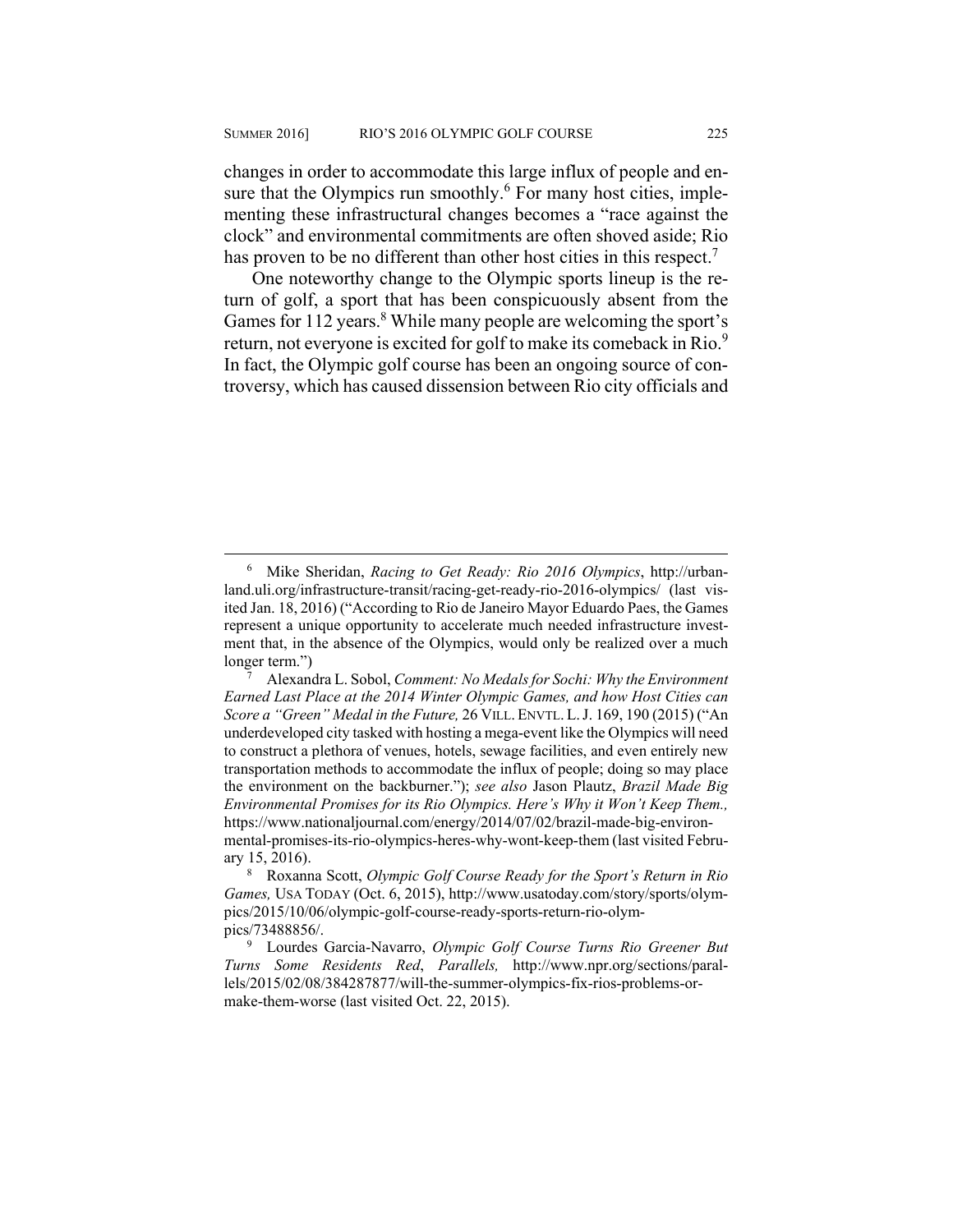Rio residents.10 Some residents are outraged at the adverse environmental impacts stemming from the course's construction.<sup>11</sup> These environmentalists have banded together in a movement known as "Occupy Golf" or *Golfe Para Quem* ("Golf for Whom") and have actively protested at the site of the course throughout the construction process.<sup>12</sup>

The selection of the site for the Olympic golf course is at the epicenter of the controversy: it is situated on a piece of once environmentally protected "ecologically fragile marshland" adjoining the Marapendi lagoon ("Lagoa de Marapendi").<sup>13</sup> The Marapendi lagoon and the surrounding area, which are part of the larger Mata Atlântica ("Atlantic Forest") biome, have the highest biodiversity index of any biome on Earth.<sup>14</sup> The region is home to over  $2,000$ identified species, many of which are endangered.<sup>15</sup>

Due to "explosive development" in the neighboring Barra da Tijuca region (which also contains the "Olympic Village"), the land that has been allocated for the golf course was one of the area's last

 <sup>10</sup> Associated Press, *Judge Allows Construction to Continue at Olympic Golf Course,* USA TODAY (Mar. 24, 2015), http://www.usatoday.com/story/sports/olympics/2015/03/24/judge-allows-construction-to-continue-at-olympic-golf-course/70407510/. 11 Jenny Barchfield, Associated Press, *Rio Mayor Unveils Controversial Golf* 

*Course,* WASHINGTON TIMES (Mar. 25, 2015), http://www.washingtontimes.com/news/2015/mar/25/rio-mayor-unveils-controversial-olympic-golfcours/?page=all [hereinafter *Rio Mayor*]. 12 *Id*. 13 Elena Hodges, *Rio's Olympic Golf Course will Trample an Ecological* 

*Gem,* NEXT CITY (Aug. 18, 2014), https://nextcity.org/daily/entry/rios-olympicgolf-course-will-wipe-out-a-protected-ecological-gem [hereinafter *Golf Course will Trample*].<br><sup>14</sup> *Id*: *see also* Juliana Barbassa, DANCING WITH THE DEVIL IN THE CITY OF

GOD: RIO DE JANEIRO ON THE BRINK, 155 (Touchstone 2015) (describing the butterfly and iguana, two of the types of creatures that are currently threatened and would be displaced by the Olympic course construction.); *see also* The Nature Conservancy, *Brazil: Atlantic Forest,* http://www.nature.org/ourinitiatives/regions/southamerica/brazil/placesweprotect/atlantic-forest.xml (last visited October 22, 2015).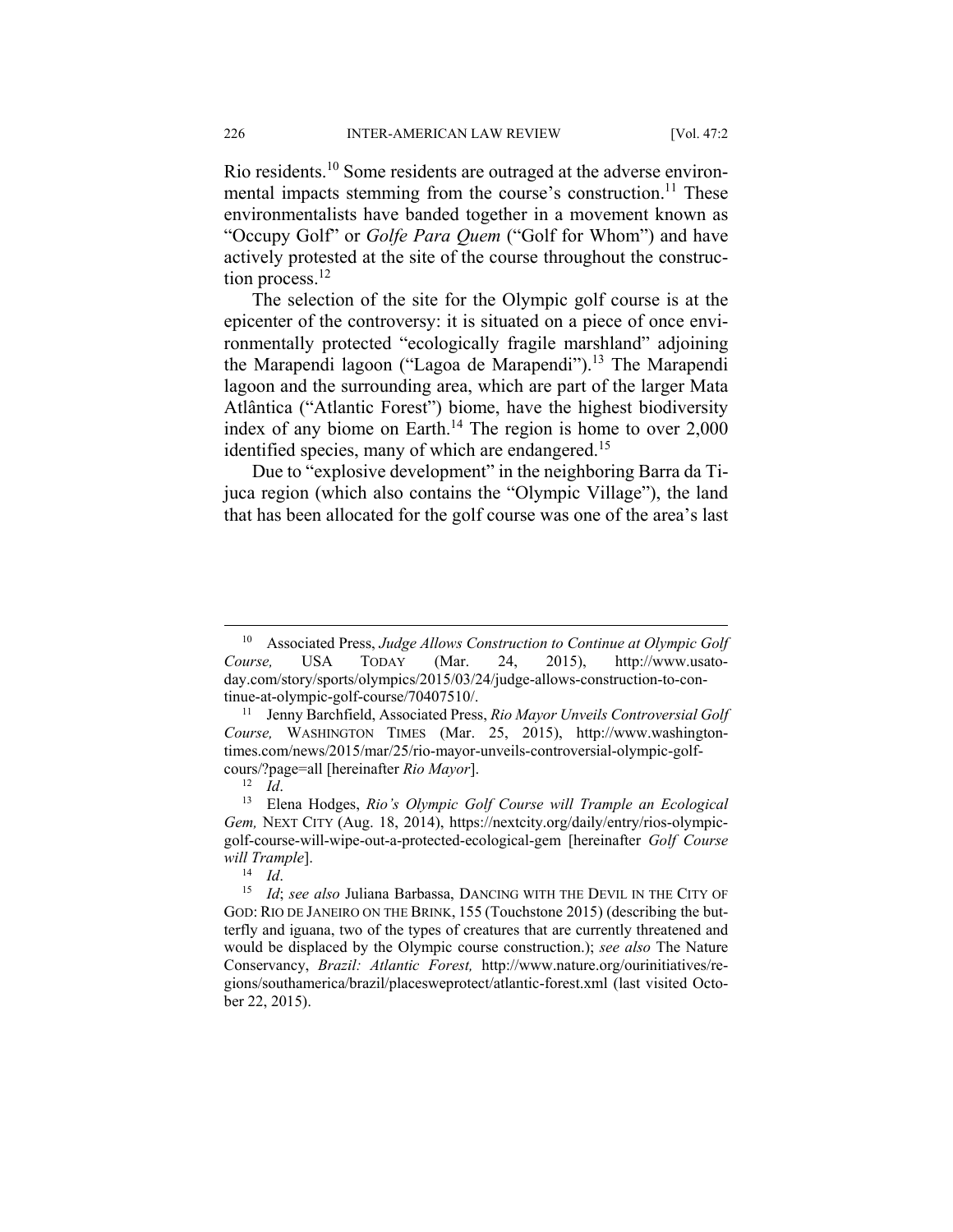remaining undeveloped areas; therefore, it is known as an "ecological gem" with high biodiversity value.<sup>16</sup>

Until 2013, the area comprising the Olympic golf course was deemed "off limits" to future development.17 However, with the Olympic Games looming, the Rio de Janeiro City Council called an emergency session on December 20, 2012, to pass Complementary Law 125.<sup>18</sup> This law, authorized by Rio mayor Eduardo Paes in January 2013, would transform this formerly protected land into a demolition zone.19 Three main provisions of the law are as follows:

> 1. "green-lighting" construction of the Olympic golf course within the Marapendi reserve as a sustainable use of the land;

> 2. redrawing the borders of the park by removing neighboring forest land and incorporating it into the new boundaries of the Olympic course; and

> 3. increasing the height of neighboring buildings from six stories to twenty-two stories.20

Now that the course has been fully completed, it awaits the arrival of the Olympic golfers and spectators in August of  $2016$ <sup>21</sup> However, what will become of the course after its mere 16-day Olympic run? At that point the Olympic "party" will have come to an end, and all the guests will have left. But unlike the remnants of a party that has ended—the deflated balloons behind the couch, the ripped

 <sup>16</sup> *Golf Course will Trample, supra* note 13; Matt Bonesteel, *Rio Olympic Village to Become Luxury Apartments After the Games, Despite City's Affordable-Housing Crisis,* WASHINGTON POST (Mar. 23, 2015), https://www.washingtonpost.com/news/early-lead/wp/2015/03/23/rio-olympic-village-to-becomeluxury-apartments-after-the-games-despite-citys-affordable-housing-crisis/. 17 Elena Hodges, *The Social & Environmental Costs of Rio's Olympic Golf* 

*Course,* http://www.rioonwatch.org/?p=17283 (last visited Jan. 18, 2015) [hereinafter *The Social & Environmental Costs*].<br><sup>18</sup> *Id*; see also Barbassa, supra note 15 at 154-56.<br><sup>19</sup> *See The Social & Environmental Costs, supra* note 17.<br><sup>20</sup> *Id*; see also Barbassa, supra note 15 at 155.<br><sup>21</sup> Asso

BOSTON HERALD (Mar. 25, 2015),

http://www.bostonherald.com/sports/other/olympics/2015/03/rio\_mayor\_unveils controversial olympic golf course.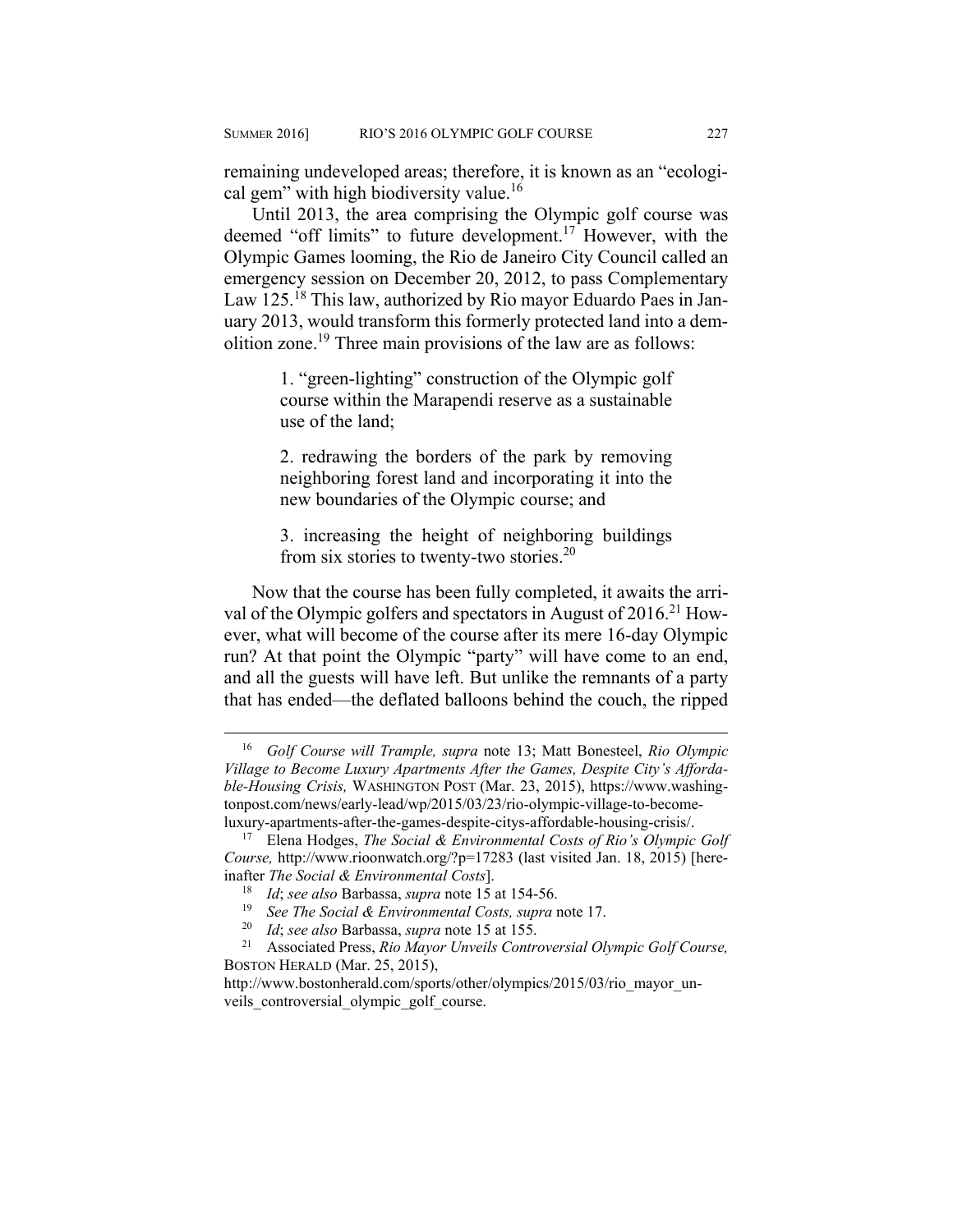streamers along the bannister, or the used cups littered across the kitchen table, the Olympic course cannot simply be "thrown away." The course is here to stay, as this developed land cannot be transformed back to its pristine, natural state. Will its lasting impacts alleviate the division between Rio officials and residents? Or conversely, will the course's speculated long-term impacts continue to drive these two interest groups apart?

Part II of this note will provide an overview of some of Brazil's environmental challenges regarding the upcoming Olympics with an in-depth focus on the Olympic golf course's design-plan and environmental impacts. Part III will provide a synopsis of the scope of Brazil's environmental legislation with respect to the Marapendi reserve and Complementary Law 125's impact on environmental policy. Part IV will discuss the social impacts of the golf course's construction and public sentiment as Rio prepares to host the Games. Finally, Part V will discuss future policy ramifications of the Olympic course in the aftermath of the 2016 Summer Olympic Games.

#### II. ENVIRONMENTAL ISSUES AS RIO PREPARES TO HOST 2016 SUMMER OLYMPICS

#### A. *Recurring Environmental Problems*

While Olympic preparations in Rio have undoubtedly created some new environmental problems, the city also used its hosting status to attempt to resolve some of its more pervasive environmental issues. These recurring environmental concerns are not strictly limited to the golf course, but have impacted other event venues as well.

#### 1. Water Pollution

Water pollution is common in Brazil, especially in Rio de Janeiro, and sewage and trash disposal problems have been exacerbated within the last few decades as "the population exploded":<sup>22</sup> the city's sanitation infrastructure has not been able to keep up with rapid population growth, so untreated human sewage and garbage

 <sup>22</sup> *See* Associated Press, *AP Investigation: Olympic Teams to Swim, Boat in Rio's Filth,* CHICAGO TRIBUNE (Jul. 29, 2015), http://www.chicagotribune.com/sports/international/ct-rio-olympics-water-20150729-story.html.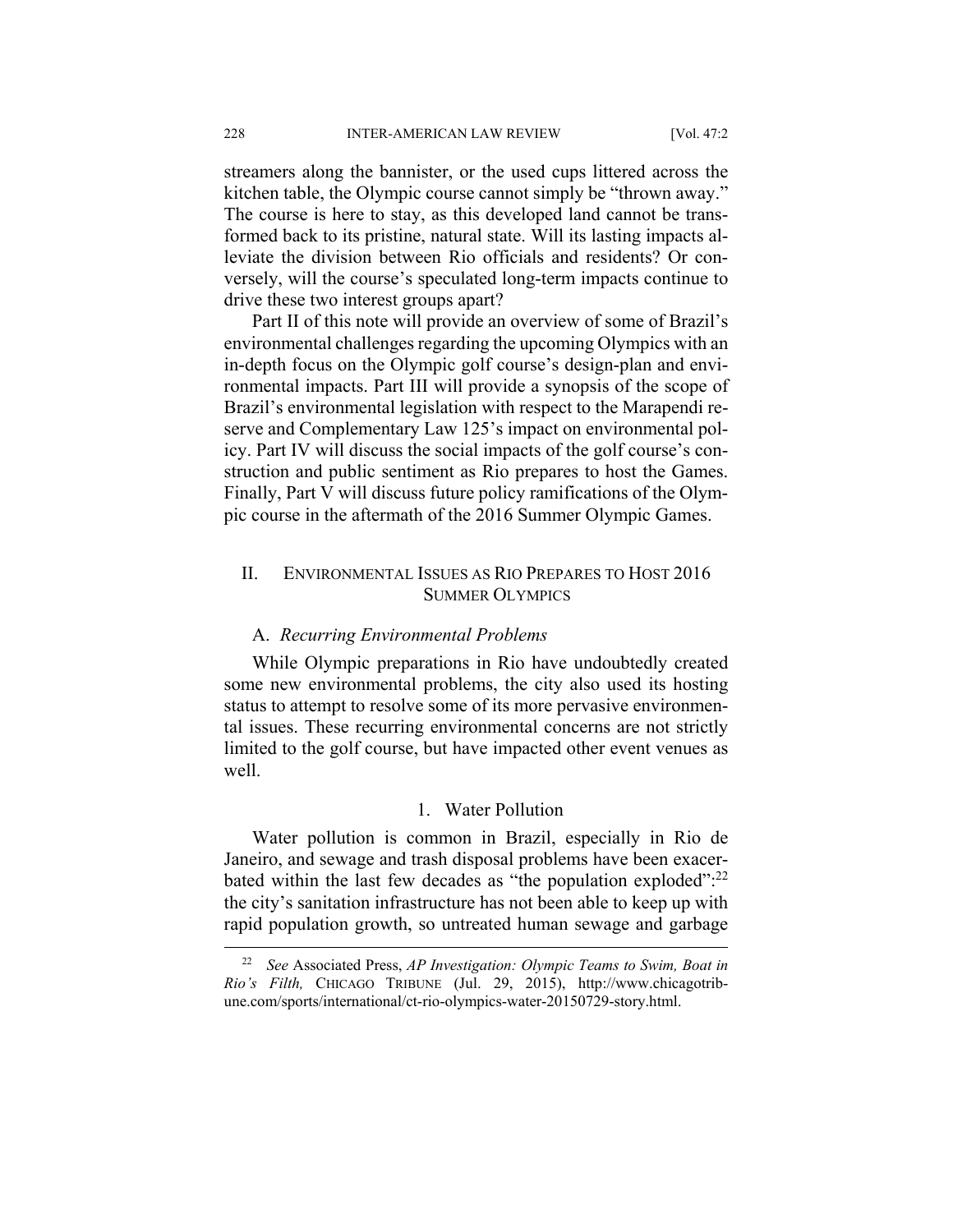have ultimately accumulated in bodies of water like the Marapendi lagoon and Guanabara Bay.<sup>23</sup> More alarmingly, Guanabara Bay is one of the waterways expected to host Olympic sailing and windsurfing events, but untreated sewage makes it a hotbed of activity for pathogens and disease-causing bacteria.<sup>24</sup> Other Olympic waterbased venues have not faired any better: only one year before the Games, global water experts could not find a single scheduled water venue that was safe for swimming or boating.25

Rio city officials viewed hosting the Olympics not only as an overdue opportunity to greatly improve its inadequate sanitation system, but also as a way to promote awareness of the environment.<sup>26</sup> The city pledged in its Olympic bid that it would "regenerate" Rio's magnificent waterways," and it sought to accomplish this mission through a \$4 billion expansion of the city's sanitation infrastructure.<sup>27</sup> However, little progress has been made in improving sanitation: only one sewage treatment facility out of the eight Brazil promised as part of its Olympic bid has been constructed.<sup>28</sup> Guanabara Bay remains heavily polluted and Rio Governor Luiz Fernando Pezao and Rio mayor Eduardo Paes agree that there is not enough time to clean the bay in time for the Olympics.<sup>29</sup> It would be a tough

<sup>&</sup>lt;sup>23</sup> *Id.* ("Waste flows into more than fifty streams that empty into the once crystalline Guanabara Bay. An eye-watering stench emanates from much of the bay and its palm-lined beaches, which were popular swimming spots as late as the 1970s but are now perpetually off-limits for swimmers."). 24 Jenny Barchfield, Associated Press, *Rio's Olympic Waterways Full of* 

*Trash, Sewage,* SAN-DIEGO UNION TRIBUNE (Nov. 19, 2013), http://www.sandiegouniontribune.com/news/2013/nov/19/rios-olympic-waterways-full-of-trash-

sewage/ [hereinafter *Rio's Olympic Waterways*]. 25 *Id*. 26 *See* Jenny Barchfield, Associated Press,*'Medieval': Brazil's Sewage System is Comparable to London or Paris in the 14<sup>th</sup> Century, BUSINESS INSIDER,* http://www.businessinsider.com/medieval-brazils-sewage-system-is-comparable-to-london-or-paris-in-the-14th-century-2015-9 (last visited Jan. 18, 2016) ("A radical cleanup of the city's blighted waterways was meant to be one of the main legacies of the Olympics, used as a key selling point in the city's official bid doc-

ument.").<br><sup>27</sup> Associated Press, *AP Investigation, supra* note 22; *Rio's Olympic Water-ways, supra* note 24.

*ways, supra* note 24. 28 Associated Press, *AP Investigation*, *supra* note 22. 29 *Id*.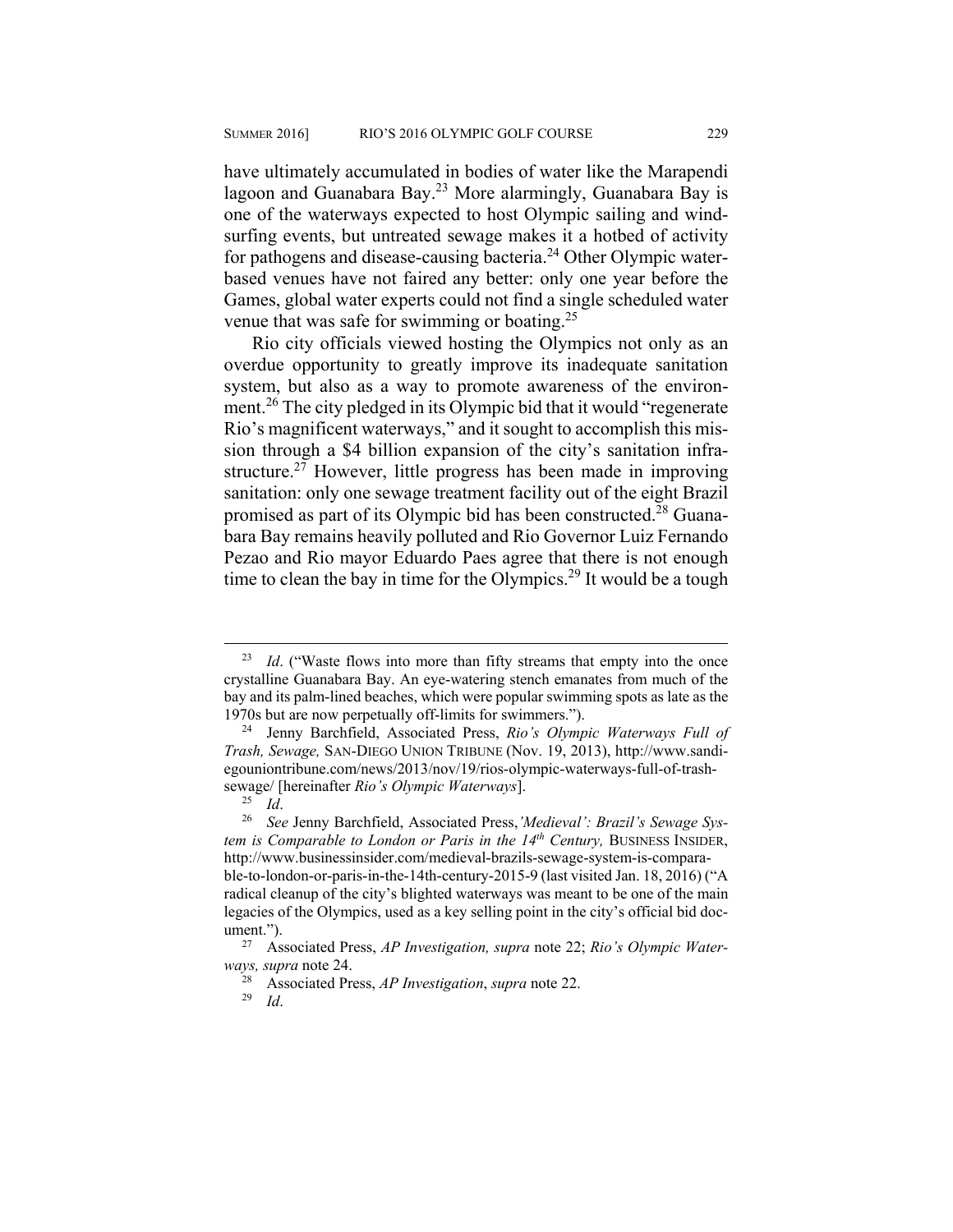feat for Brazilian officials to convince athletes otherwise: some athletes that have already traveled to Rio for training have succumbed to gastrointestinal illnesses resulting from contact with contaminated water.<sup>30</sup>

Untreated sewage has also devastated local ecosystems. The native caiman (member of the alligator family) population is one of the few species that has been able to adapt and survive in Rio's sewagefilled lagoons, but the population is likely to decrease "if things don't change drastically."31 There are two primary reasons for this hypothesis: first, the fish population, which is a natural food source for the caiman, cannot survive in these polluted waters.<sup>32</sup> As a result, many caiman must increasingly rely on "handouts from humans."<sup>33</sup> Second, the organic matter in sewage has contributed to higher water temperatures, which is likely to result in a higher percentage of male offspring during incubation.34 Ricardo Freitas, an ecology professor at the Instituto Jacaré (Caiman Institute) in Brazil, has found that approximately 85% of the 5,000 to 6,000 caiman in Western Rio's lagoons are male.<sup>35</sup> The extreme gender imbalance poses a challenge to the species' long-term population growth.<sup>36</sup>

#### 2. Deforestation

The Marapendi restinga is part of the larger highly diverse Mata Atlântica biome. Environmentalists describe restinga as a coastal tropical forest habitat, comprised of sandy dunes, beach strands, and a variety of herbaceous and arboreal vegetation.37 However, due to

 <sup>30</sup> *Id; see also* Brad Brooks, *AP Test: Rio Olympic Water Badly Polluted, Even Far Offshore,* Associated Press, http://bigstory.ap.org/article/cabd453515244bf2b1063e15f6b680c9/ap-test-rio-olympic-water-badly-polluted-even-far-offshore (last visited Feb. 3, 2016). 31 Associated Press, *Rio's slithering creatures await 2016 Olympics visitors,*

CBS NEWS (Oct. 17, 2013, 12:00 PM), http://www.cbsnews.com/news/rios-slithering-creatures-await-2016-olympics-visitors/ [hereinafter *Rio's slithering creatures*].<br><sup>32</sup> *Id.*<br><sup>33</sup> *Id.* (Some humans throw scraps like raw chicken and crackers to the cai-

man.); Barbassa, *supra* note 15, at 162.<br>
<sup>34</sup> Rio's slithering creatures, *supra* note 31.<br>
<sup>35</sup> Id; Barbassa, *supra* note 15, at 160-62.<br>
<sup>36</sup> Id.<br>
CFD Rocha et al., *The Remnants of Restinga Habitats in the Brazilian* 

*lantic Forest of Rio de Janeiro State, Brazil: Habitat Loss and Destruction, 67(2)*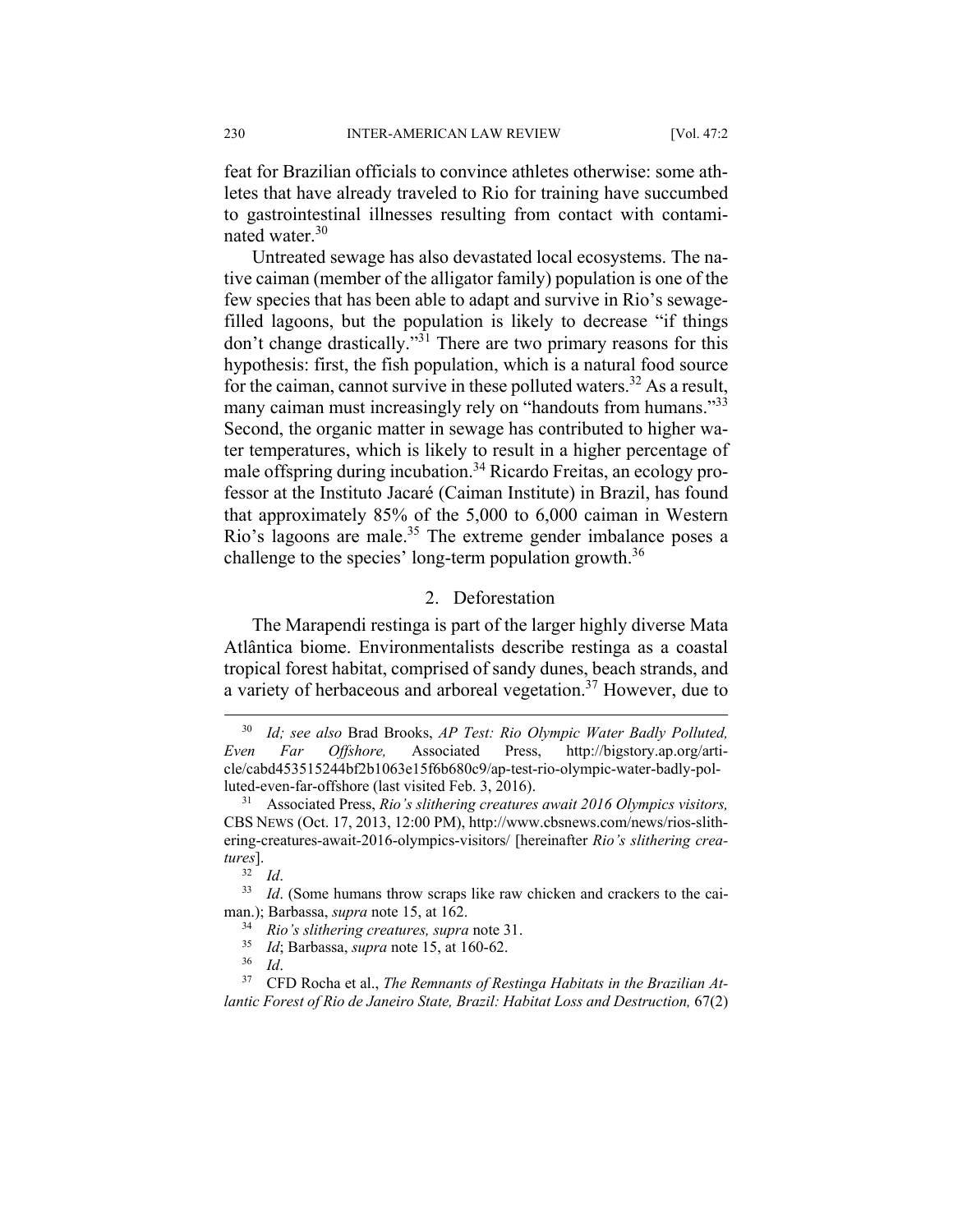large-scale agriculture and production of goods like sugarcane, coffee, and beef, as well as the rapid growth of major metropolitan areas like Rio de Janeiro and Sao Paulo, very few undisturbed areas of the biome remain intact.<sup>38</sup> In fact, the greater Mata Atlântica biome originally encompassed a land area equal in size to twice the size of Texas, but has since been reduced to only 7% of its original land area.39 In some Brazilian coastal areas, as little as 3% of the original biome remains undeveloped.<sup>40</sup>

In particular, restinga vegetation within the Mata Atlântica is highly susceptible to destruction because it is generally lower to the ground and shorter than the vegetation found in other Brazilian biomes.41 These characteristics make it a "prized source of timber" for home construction and as firewood in residential areas.<sup>42</sup> Unsurprisingly, this biome "has suffered so greatly as the result of 500 years of intense exploitation that it is often labeled *the most threatened tropical rainforest in the world*."<sup>43</sup>

Because much of the Mata Atlântica has been reduced to small isolated fragments, each remaining fragment is valuable and its preservation is critical. The biodiversity of each fragment (such as the fragment containing the Olympic golf course site) contains the highest biodiversity index of any of Earth's biomes;<sup>44</sup> sixty percent

- 
- 

- 
- 

BRAZ. J. BIOL. 263, 263 (2007), *available* at http://www.scielo.br/pdf/bjb/v67n2/10.pdf; *see also* Lisa Flueckiger, *Controversy Over Olympic Golf Course Continues in Rio,* RIO TIMES (Mar. 26, 2015), http://riotimesonline.com/brazil-news/rio-sports/controversy-over-olympic-golf-coursecontinues-in-rio/. 38 Jeremy Hance, *Brazil's Atlantic Forest (Mata Atlântica),* http://rainfor-

ests.mongabay.com/mata-atlantica/mata-atlantica.html (last visited Jan. 15, 2016); *see also* Colin Crawford & Guilherme Pignataro, *The Insistent (and Unrelenting)* Challenges of Protecting Biodiversity in Brazil: Finding "The Law that Sticks," 39 U. MIAMI. INTER-AM. L. REV. 1, 18 (2007).<br><sup>39</sup> Crawford & Pignataro, *supra* note 38, at 10.<br><sup>40</sup> Hance, *supra* note 38.<br><sup>41</sup> Ecosystem Profile, Atlantic Forest Biodiversity Hotspot, Brazil. CRITICAL

ECOSYSTEM PARTNERSHIP FUND (Dec. 11, 2001), http://www.cepf.net/Documents/final.atlanticforest.ep.pdf.<br><sup>42</sup> *Id.*<br><sup>43</sup> Hance, *supra* note 38 (emphasis added).<br><sup>44</sup> *Golf Course will Trample, supra* note 13.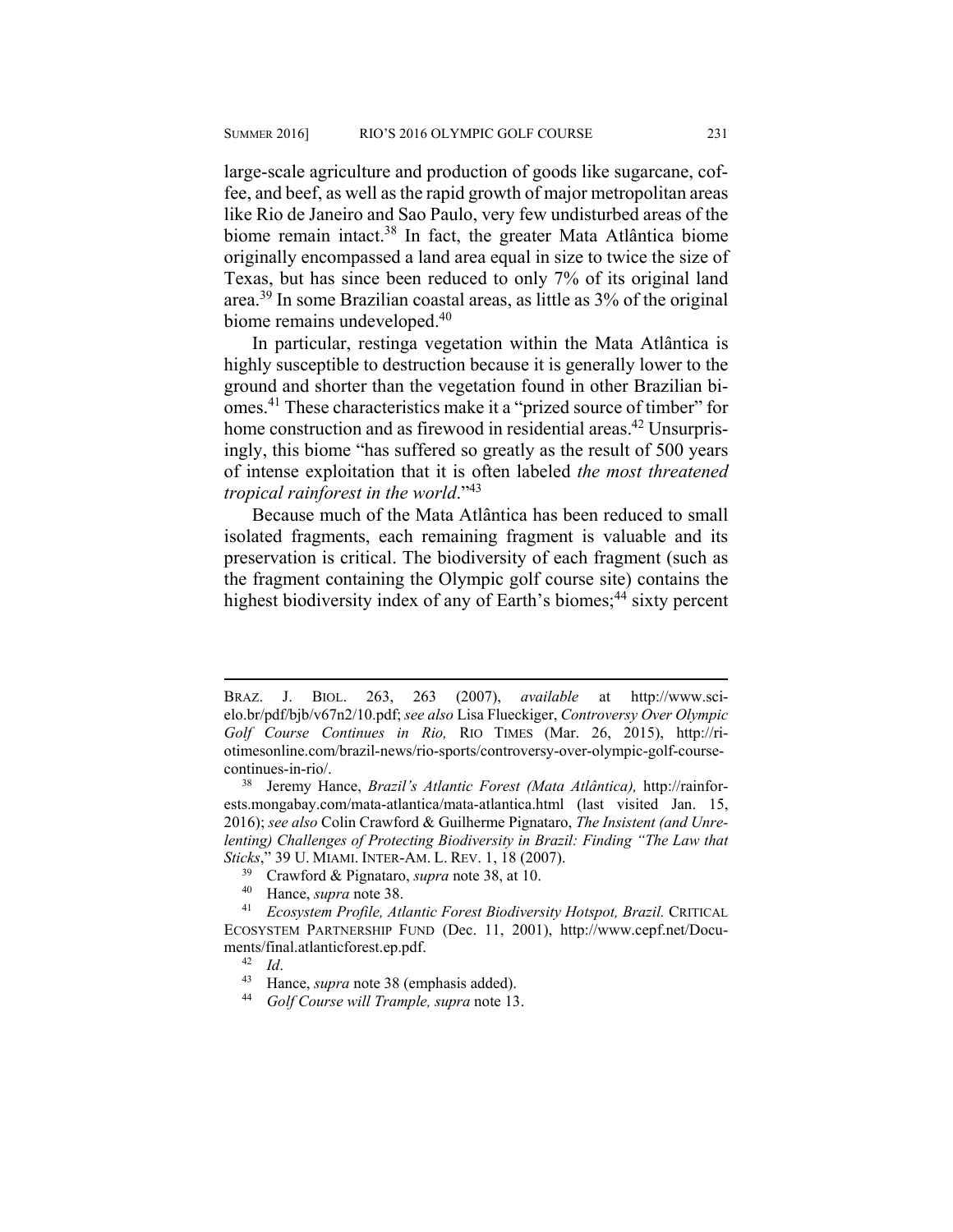of Brazil's endangered species call the Mata Atlântica home, some of which inhabit the vicinity of the Olympic golf course.<sup>45</sup>

#### 3. Rio's Efforts Regarding Environmental Problems

For many city residents, environmental rehabilitation efforts seem bleak.<sup>46</sup> To make matters worse, many attempts at dredging Rio's polluted lagoons got caught up in "bureaucratic hurdles" and little has been accomplished. $47$  For Brazilian biologist and conservationist Mario Moscatelli, the real issue comes from a lack of environmental awareness that stems from too few preventative environmental measures.48 Waste needs to be prevented from even entering the waterways.49 Moscatelli, who has monitored the pollution levels in Rio's waterways, remains skeptical of the city's efforts to improve Rio's water pollution problems; $50$  he calls the authorities' empty environmental promises "nothing more than environmental fraud."51 A serious motivation to preserve the environment needs to be the driving force; "[t]here's no question. It's not about money, it's not about technology. It's about political will."<sup>52</sup> This environmentalist sentiment is not unique to the city's existing pollution problems, but can be applied to new environmental challenges stemming from Rio's Olympic preparations.

<sup>&</sup>lt;sup>45</sup> *Id.* ("The region surrounding the Marapendi lagoon ... contains around 300 identified species, including endangered animals like the yellow-necked alligator, the beach lizard and the crested guan."). 46 *See* Nick Kirkpatrick, *2016 Rio Olympics: Sailing with Sewage,* 

WASHINGTON POST (Mar. 19, 2015), https://www.washingtonpost.com/news/morning-mix/wp/2015/03/19/the-bay-in-rio-where-2016-

olympic-sailors-will-compete-is-a-disgusting-cesspool/.<br><sup>47</sup> See Associated Press, AP Investigation, supra note 22.<br><sup>48</sup> See id.<br><sup>49</sup> Id. ("We need to do something to stop the waste from being dumped by the people into the rivers,' [Moscatelli] told the AP."). 50 Taylor Barnes, *Rio Backpedals on Key Legacy Projects Before Olympics,* 

USA TODAY (Feb. 25, 2015), http://www.usatoday.com/story/sports/olympics/2015/02/24/rio-de-janeiro-olympic-legacy-promises/23942105/. 51 *Id*. 52 Kirkpatrick, *supra* note 46.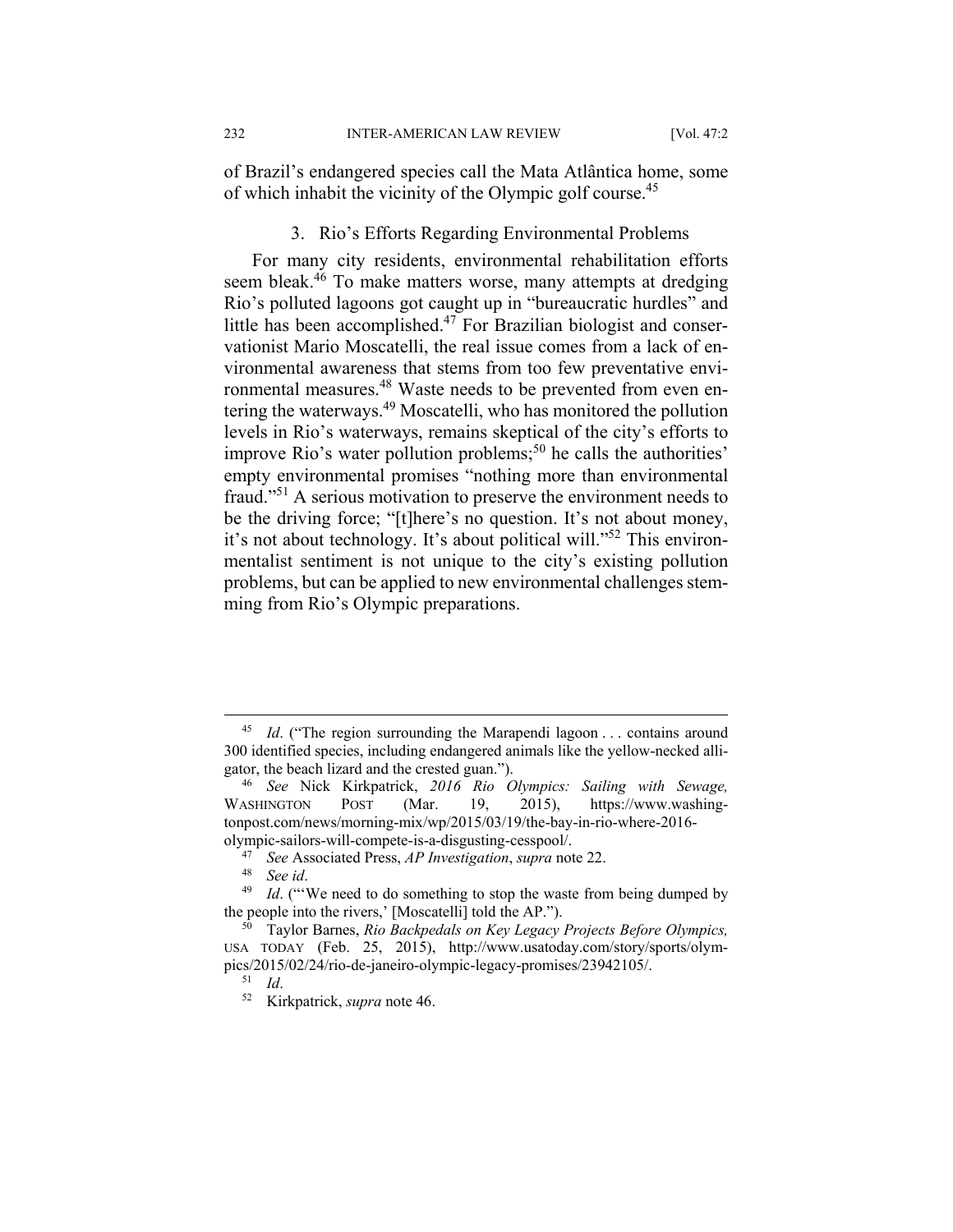#### B. *Newly Created Environmental Problems Regarding the Olympic Course*

#### 1. Olympic Course Details

#### a. SITE DESCRIPTION

The Olympic course is situated on a 240-acre parcel within the Reserva de Marapendi in the Rio neighborhood of Barra da Tijuca.<sup>53</sup> The site, known for its unique landscape, borders the nearby Marapendi lagoon.54 The Marapendi restinga is a "fragile area" particularly due to the "intense degradation pressure of the surrounding area" associated with large-scale urban development.<sup>55</sup> Prior to the construction of the Olympic golf course, the undeveloped parcel had been known as an "ecological gem," especially in the aftermath of heavy deforestation that has taken place in the local area as well as in Brazil generally.<sup>56</sup>

#### b. DESIGN ELEMENTS, LAND DESIGNATION, AND **CONTROVERSY**

In October 2011, the Rio 2016 Organizing Committee announced an international contest for golf course architects to submit Olympic course design proposals.<sup>57</sup> In March 2012, the Committee selected American architect, Gil Hanse, to design the Olympic

 <sup>53</sup> Bradley S. Klein, *Work Finally Starts on Rio 2016 Course,* GOLFWEEK, https://golfweek.com/news/2013/mar/19/work-finally-starts-rio-2016 course/?print (last visited Jan. 15, 2016); *Rio 2016 to Launch Golf Course Design Contest,* RIO2016, http://www.rio2016.com/en/news/rio-2016-to-launch-golfcourse-design-contest (last visited Jan. 15, 2016).<br><sup>54</sup> Klein, *supra* note 53; *see Golf Course will Trample, supra* note 13.<br><sup>55</sup> See Rocha, *supra* note 37, at 268.<br><sup>56</sup> See Golf Course will Trample, *supra* note 13;

*<sup>2016: &#</sup>x27;The Olympics has Destroyed my Home,'* THE GUARDIAN (Jul. 19, 2015), http://www.theguardian.com/world/2015/jul/19/2016-olympics-rio-de-janeirobrazil-destruction ("One Rio de Janeiro environmentalist, Marcello Mello, describes golf course development in such an ecologically fragile area as an "environmental crime" and that the Olympics is "destroying the Atlantic Forest, which is part of our national heritage.").

<sup>&</sup>lt;sup>57</sup> Rio 2016 to Launch Golf Course Design Contest, supra note 53.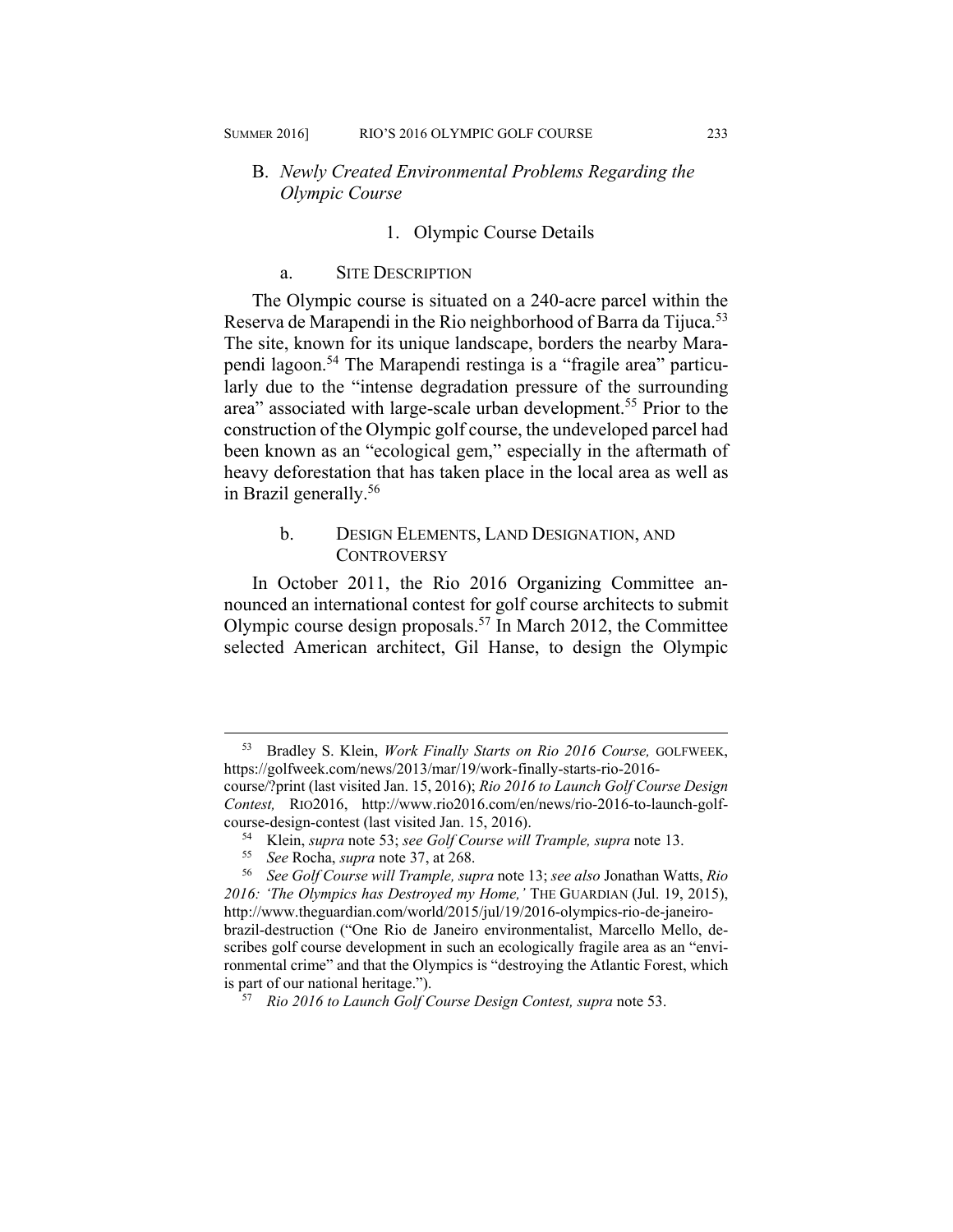course.58 At the time that Hanse was announced the winner, President of Rio 2016, Carlos Nuzman stated that "this course represents the beginning of a new chapter in the history of the sport. It will enable Rio to host important events in the international calendar and it will be *an example of sustainability and preservation of an environmentally protected area.*"59

The environmental protection area ("EPA") or área de preservação ambiental, ("APA") that Nuzman referenced is known as the Reserva de Marapendi (APA of Marapendi); the area encompasses 1,180,000 square meters that the Rio legislature formally recognized via Decree 10,368 in August 1991.60 Under this decree, the APA of Marapendi encompasses the Permanent Protection Areas of the Marapendi Lagoon and Zoo-Botanical Park of Marapendi.<sup>61</sup> In March 1993, the Rio legislature passed Decree 11,990, which regulated the APA of Marapendi by defining zoning rules pertaining to its land uses.62 Some of the subzones—collectively referred to as the "Zones of Wildlife Conservation ("ZCVS") encompass the layout of the Olympic golf course.63 The ZCVS shall be the "object of an

 <sup>58</sup> *Clearing Work Underway at Rio 2016 Golf Course Site*, INTERNATIONAL GOLF FEDERATION, http://www.igfgolf.org/clearing-work-underway-at-rio-2016-

golf-course-site/ (last visited Jan. 14, 2016). 59 *Hanse Golf Course Design Selected by Rio 2016 to Design Golf Venue for the Olympic Games,* http://www.rio2016.com/en/news/hanse-golf-course-designselected-by-rio-2016-to-design-golf-venue-for-the-olympic-games (last visited Jan. 22, 2016) (emphasis added).<br><sup>60</sup> Decreto No. 10.368, de 15 de Agosto de 1991, DIÁRIO OFICIAL DO RIO DE

JANEIRO [D.O.E.R.J.] de 16.08.1991 (Braz.); Christopher Gaffney, *Between Discourse and Reality: The Un-Sustainability of Mega Event Planning,* 5 SUSTAINABILITY 9 3926, 3933 (2013), *available at* http://www.mdpi.com/2071- 1050/5/9/3926; THE PROTECTED LANDSCAPE APPROACH LINKING NATURE, CULTURE AND COMMUNITY, 163 (Jessica Brown, Nora Mitchell, & Michael Beresford, eds. IUCN, 2005) [hereinafter The Protected Landscape Approach]. 61 *Rio 2016 Olympics: the Exclusion Games*, Mega-Events and Human

Rights in Rio de Janeiro Dossier, at 60, https://br.boell.org/sites/default/files/dossiecomiterio2015<sub>\_-\_</sub>english\_1.pdf [hereinafter *the Exclusion Games*].<br><sup>62</sup> *Id*; Decreto No. 11.990, de 24 de marco de 1993, DIÁRIO OFICIAL DO RIO

DE JANEIRO [D.O.E.R.J.] de 25.03.1993 (Braz.). 63 *Rio 2016 Olympics: the Exclusion Games, supra* note 61, at 86.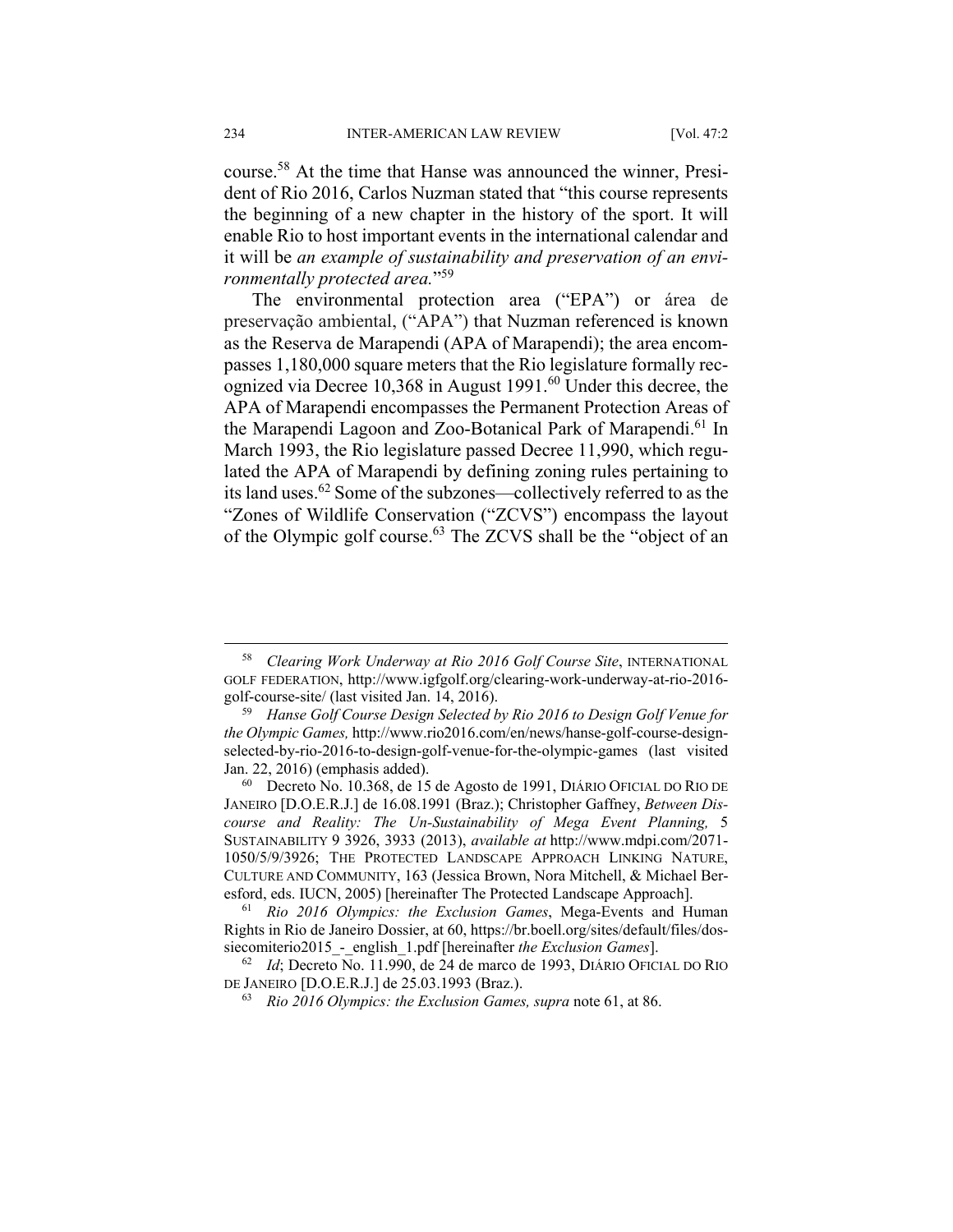Environmental Management Plan" and prohibits activities that "prevent or make difficult the natural regeneration of the native vegetation $^{,64}$ 

In spite of the course developer's sustainability intentions, the course has been wrapped up in several lawsuits regarding its layout and its potential environmental impacts.<sup>65</sup> Public prosecutors sought an injunction to halt construction, reasoning that the endangered wildlife in the area was threatened by the design of some holes, particularly those located near the Marapendi lagoon.<sup>66</sup> While Brazilian Judge Eduardo Klausner did not order that construction be stopped, he acknowledged the countervailing interests between the Rio Olympic Committee and environmentalists:67 "[i]t is in society's interests that the Olympics takes place and it's also in society's interests that the environment be preserved. What has to be observed is legality, and within legality is respect for the environment.<sup>768</sup>

#### 2. Environmental Impacts Related to Golf Course Construction

#### a. GENERAL ENVIRONMENTAL IMPACTS

The development of the Olympic golf course has angered both environmentalists and local residents in a way that differs from the extensive venue development that took place in Rio in anticipation of the 2014 World Cup. The reason is because while golf courses undoubtedly alter the natural landscape throughout the construction

 <sup>64</sup> Decreto No. 11.990 art. 10, de 24 de março de 1993, DIÁRIO OFICIAL DO RIO DE JANEIRO [D.O.E.R.J.] de 25.03.1993 (Braz.). 65 *See Layout Ruling Threatens Olympic Golf Couse,* ESPN (Sept. 4, 2014),

http://en.espn.co.uk/olympic-sports/sport/story/340631.html [hereinafter *Layout Ruling Threatens*]. 66 Tariq Panja & Yasmine Batista, *Judge Rejects Appeal to Halt Work on Rio* 

*Olympic Golf Course,* BLOOMBERG BUSINESS (Nov. 27, 2014, 10:46 AM), http://www.bloomberg.com/news/articles/2014-11-27/judge-rejects-appeal-tohalt-work-on-rio-olympic-golf-course (last visited Feb.16, 2016). 67 *See Layout Ruling Threatens, supra* note 65. 68 *Id*.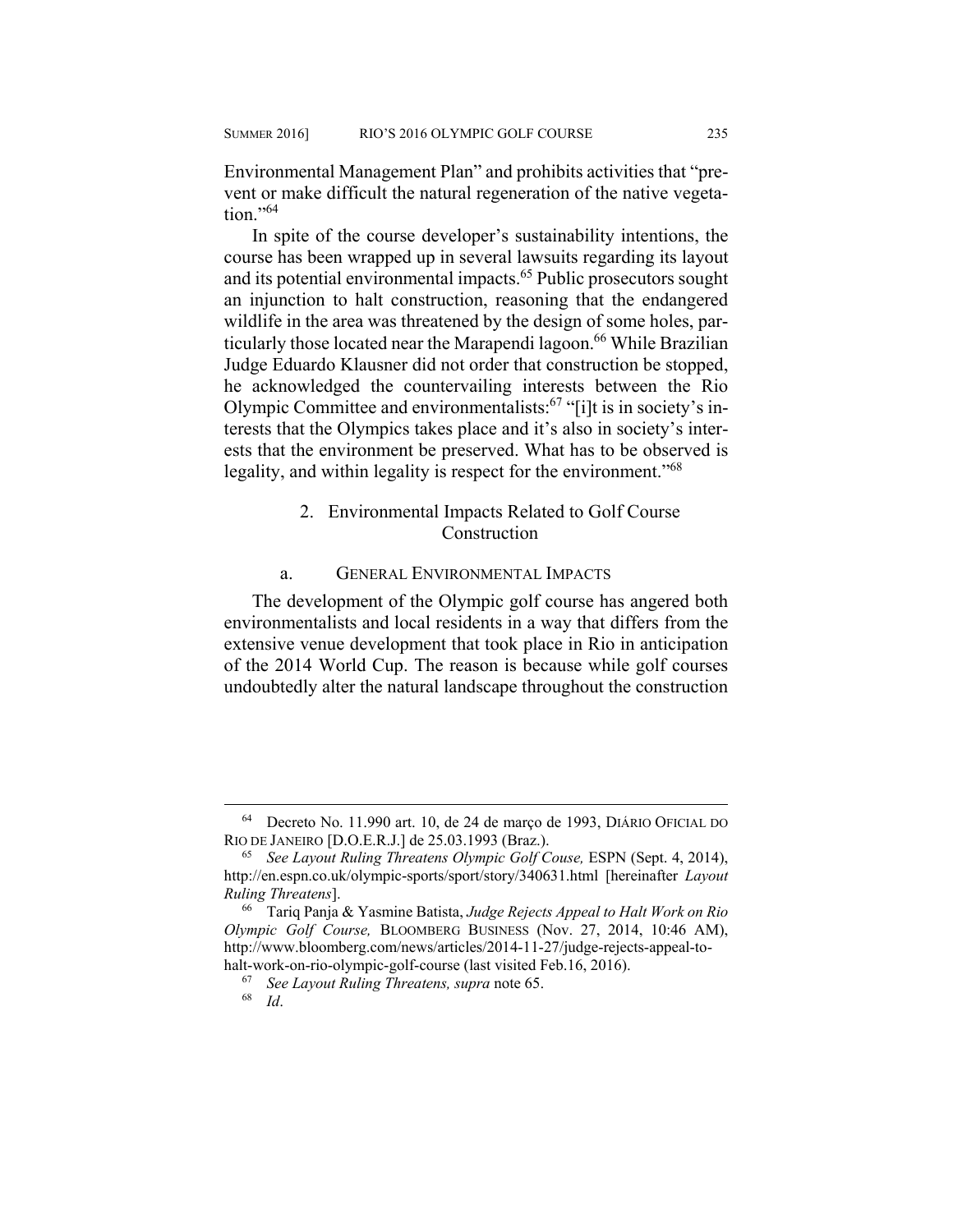process, their negative environmental impact does not necessarily end once initial construction is completed.<sup>69</sup>

First, the use of pesticides, fertilizers, and other chemicals to maintain optimal golfing conditions can contaminate groundwater sources and neighboring bodies of water.<sup>70</sup> In addition, pesticides and other chemical agents used in course maintenance can have impacts on "non-target" wildlife.71 "Regulation" of specific plants and animals through an artificial manner such as pesticide use also disrupts the natural ecosystem balance.<sup>72</sup> For example, pesticides can greatly reduce a species' population that is integral to the local ecosystem's food chains.<sup>73</sup> Pesticides can also eradicate species that are natural-cross pollinators, such as honeybees and butterflies, which foster the growth of native vegetation.<sup>74</sup>

Second, golf course irrigation systems often divert water resources away from more practical and sustainable uses.<sup>75</sup> Water supply and shortage problems are exacerbated in areas that are susceptible to drought.76 Beginning in January 2015, much of Brazil suffered its worst drought since the 1930s.<sup>77</sup> Despite widespread water

*Golf Course,* GUARDIAN (Feb. 25, 2015, 13:00 EST), http://www.theguardian.com/world/2015/feb/25/rio-2016-occupy-takes-swing-at-olympic-golfcourse#comments (last visited Jan. 16 2016) (the Fluminese Swallowtail butterfly

species is one inhabitant of the Marapendi reserve that is currently endangered).<br><sup>75</sup> See Golf and the Environment, supra note 69.<br><sup>76</sup> Garcia-Navarro, *supra* note 9 ("[G]olf courses drink huge amounts of wa-

*ter dail*y . . . .") (emphasis added). 77 Tariq Panja, *Rio Students Ask Olympic Chief to Justify Golf Amid Water Crisis,* BLOOMBERG (Feb. 25, 2015, 1:25 PM), http://www.bloomberg.com/news/articles/2015-02-25/rio-students-ask-olympic-chief-to-justifygolf-amid-water-crisis; *see also* Lourdes Garcia-Navarro, *As Brazil's Largest City Struggles with Drought, Residents are Leaving,* NPR (Nov. 22, 2015, 6:20 AM),

 <sup>69</sup> *See Golf and the Environment*, Audobon International, https://www.auduboninternational.org/Resources/Docu-

ments/Fact%20Sheets/Golf%20and%20the%20Environment.pdf (last visited Jan. 15, 2016). 70 *Id*. 71 *Id*. 72 *See* James Tano Zacharia, *Ecological Effects of Pesticides*, PESTICIDES IN

THE MODERN WORLD-RISKS AND BENEFITS 129, 131-32 (Dr. Margarita Stoytcheva ed., 2011). 73 *Id*. 74 *Id.*; *see also* Bruce Douglas, *Rio 2016: Occupy Takes Swing at Olympic*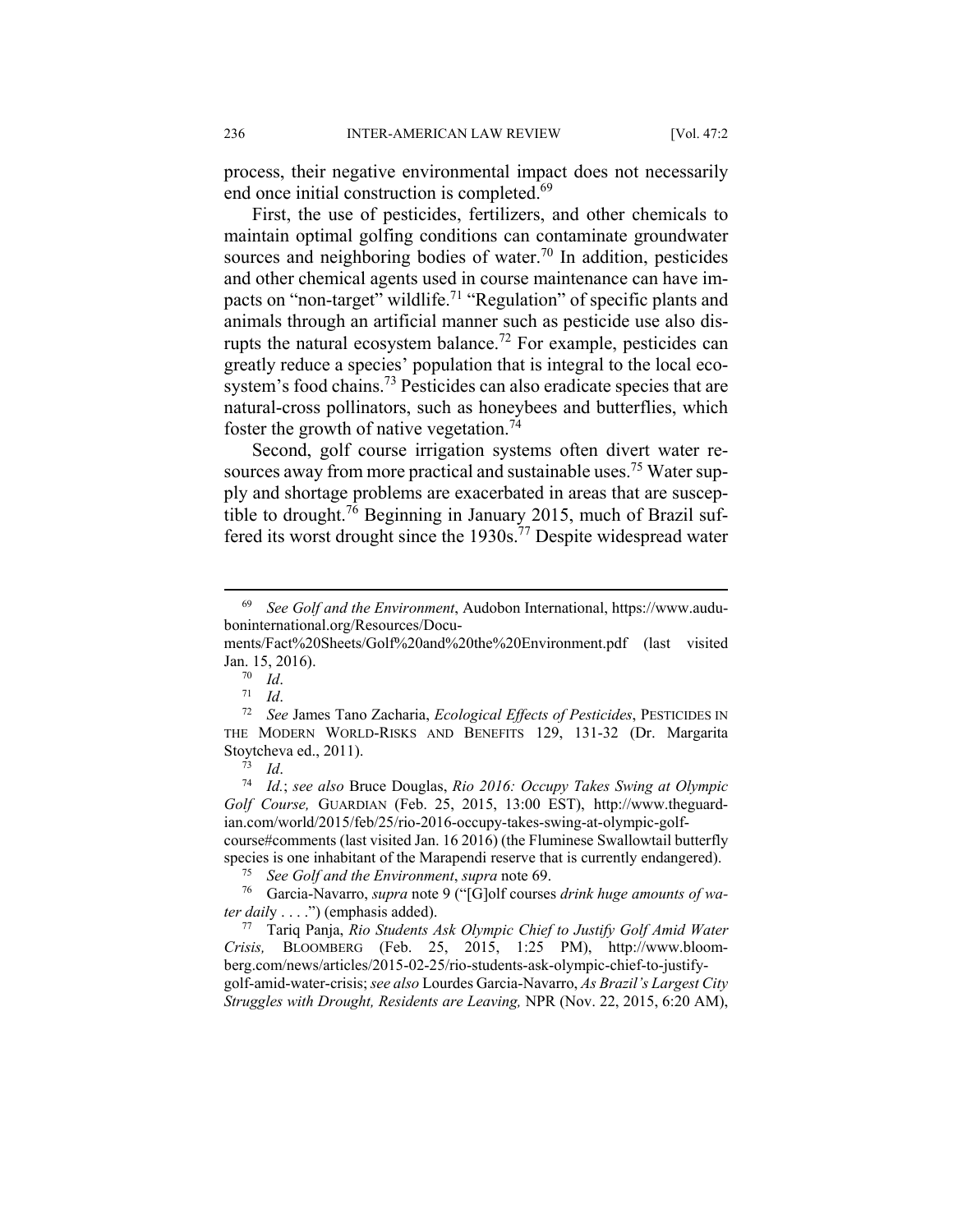shortages, 5 million liters of water were used to irrigate the Olympic course daily.78 Unsurprisingly, residents became irritated at the "liberal use of water" for irrigation when many households lacked water for basic necessities like bathing and cooking.<sup>79</sup> In fact, some scientists have suggested that Brazil's water shortages in recent years is likely linked to prolonged periods of deforestation: the presence of vegetation (or lack of vegetation) potentially impacts the hydrological cycle in specific regions.<sup>80</sup>

Third, because much of the land allocated for golf courses is used for fairways, putting greens, tee boxes, water hazards, and sand traps, much of the remaining undisturbed land is reduced to small isolated fragments.<sup>81</sup> "By its very design, a golf course is fragmented and the patches of habitat are either on the boundary of the course or exist as linear fragments alongside the fairways.<sup> $\frac{3}{82}$ </sup> Environmental disruption via fragmentation is problematic because fragmentation often results in the creation of metapopulations, which are smaller collections of species populations. $83$  Depending on the size, quality, and proximity of these fragments, some populations may become too isolated from other populations.<sup>84</sup> Isolation reduces breeding and reproductive opportunities, threatening the collective species' population growth and overall sustainability.<sup>85</sup>

 $\overline{a}$ 

<sup>81</sup> *See* Alan C. Gange et al., *The Ecology of Golf Courses*, 50(2) BIOLOGIST 63, 65 (2003), *available at* http://ecossistemasol.com/The\_egology\_of\_golf\_courses.pdf.<br><sup>82</sup> *Id.*<br><sup>84</sup> *Id.* 84<br>*85 Id.* ("Metapopulation dynamics state that a species is more likely to persist

in an environment if the patches of habitat it can potentially occupy are sufficiently close together for movement between patches to occur."); *see also* Robert Edsforth, Golf Course Property Restoration 145 (Summer 2013) (unpublished thesis, University of Washington) (on file with the University of Washington), *available at* http://depts.washington.edu/uwbg/research/theses/Robert Edsforth 2013.pdf ("Linking fragments of habitat preserves genetic diversity among populations . . . .").

http://www.npr.org/sections/parallels/2015/11/22/455751848/as-brazils-largestcity-struggles-with-drought-residents-are-leaving (last visited Jan. 16, 2016). 78 Douglas, *supra* note 74.

<sup>&</sup>lt;sup>79</sup> Id.<br><sup>80</sup> See generally Luiz E. O. C. Aragão, *The Rainforest's Water Pump*, 489 NATURE 217, 217-18 (2012), *available* at http://www.nature.com/nature/journal/v489/n7415/pdf/nature11485.pdf.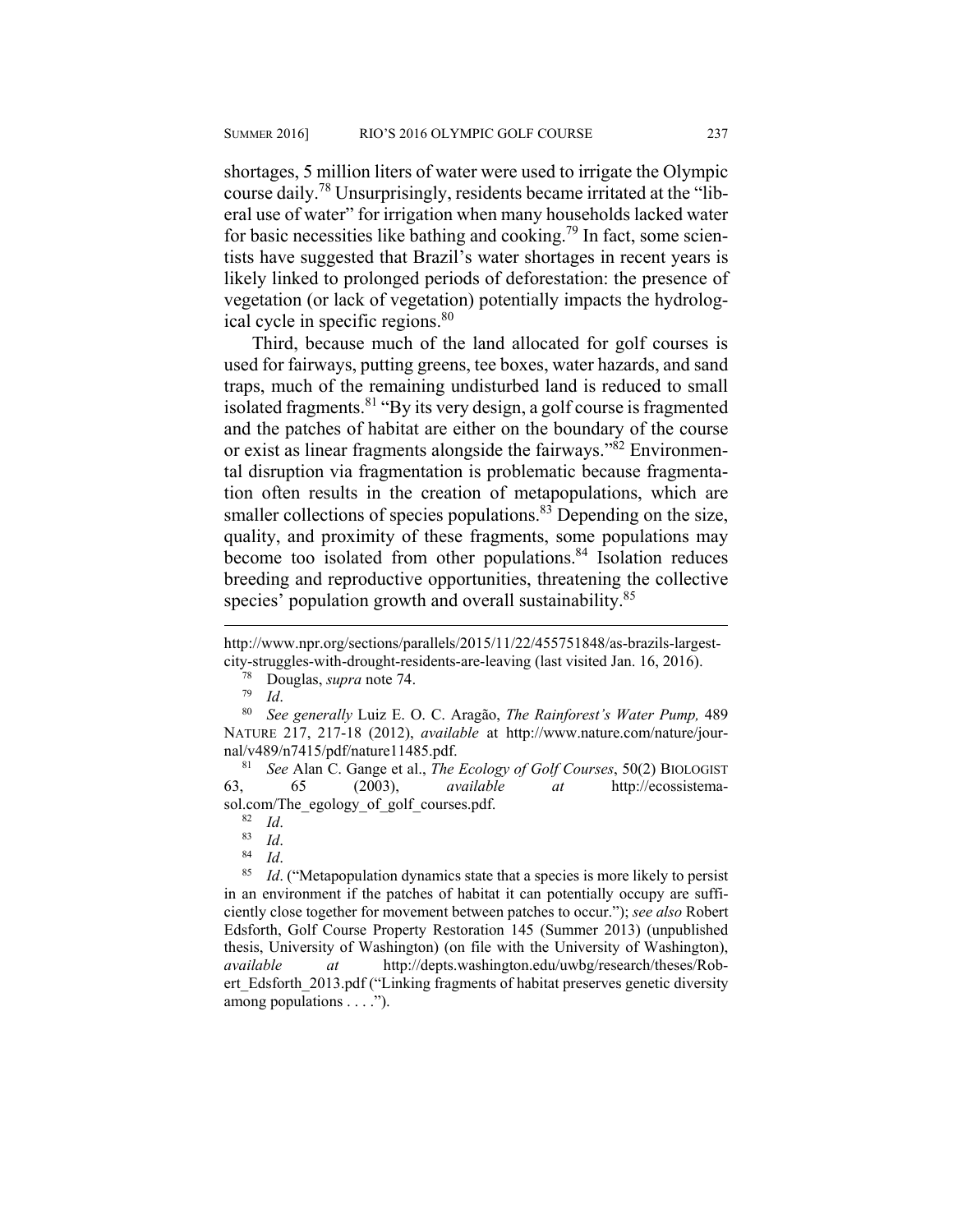#### c. OLYMPIC GOLF COURSE'S ENVIRONMENTAL IMPACTS

Human encroachment via Olympic course development on native wildlife habitats has already shown to be problematic.<sup>86</sup> For example, beginning in 2013, there were concerns about the safety of golfers and spectators after increased caiman sightings on the linksstyle Olympic course in  $Rio.<sup>87</sup>$  The Executive Director of the International Golf Federation attempted to allay concerns stating, "[w]e'll have a strategy in place that will minimize any possibility of a player or spectator coming across [the caiman]." Some caiman have migrated into the course's ponds, as their natural Marapendi lagoon habitat has become increasingly polluted from untreated sewage originating from neighboring condominiums and "sprawling shantytowns" in Barra da Tijuca.<sup>88</sup>

While the artificial lakes on the Olympic course may provide a better alternative to the current state of their natural lagoon habitat, this new home is likely not sustainable. Caimans still face the risk of exposure to artificial chemicals and fertilizers associated with golf course maintenance.<sup>89</sup> The fairways, roughs, and tee-boxes on the Olympic course are grassed with a non-native grass known as Zeon Zoysia.90 Despite the fact that the grass used is one of the more "environmentally friendly" options for golf course development, the

 <sup>86</sup> Tariq Panja, *Rio 2016 Olympic Golf Couse Planners Say Alligators Won't Bite,* BLOOMBERG BUSINESS, http://www.bloomberg.com/news/articles/2013-10- 17/rio-2016-olympic-golf-course-planners-say-alligators-won-t-bite (last visited Jan. 16, 2016). 87 *Id.*; *see also* Rick Maese & Dom Phillips, *In Rio, Olympic Ambitions, but* 

*a Bottom-Line Conscience,* WASHINGTON POST (Oct. 12, 2015), https://www.washingtonpost.com/sports/olympics/in-rio-olympic-ambitions-buta-bottom-line-conscience/2015/10/12/430e99de-70e3-11e5-ba14-

<sup>318</sup>f8e87a2fc\_story.html 88 Barchfield, *Rio's Olympic Waterways, supra* note 24. 89 David B. Dornak, *A New Generation is Teeing Off: Is Tiger Woods Making Divots on Environmentally Sound Golf Courses?,* 23 COLUM. J. ENVTL. L. 299, 311 (1998). 90 *Secret Weapon for Olympic Golf Course: Zeon Zoysia Turf Grass,* 

http://www.pgatour.com/news/2013/12/19/secret-weapon-for-olympic-course- zeon-zoysia.html (last visited Jan. 18, 2016); *see also Rio Mayor, supra* note 11 ("But non-native grass is just not the same thing as native ecosystem.").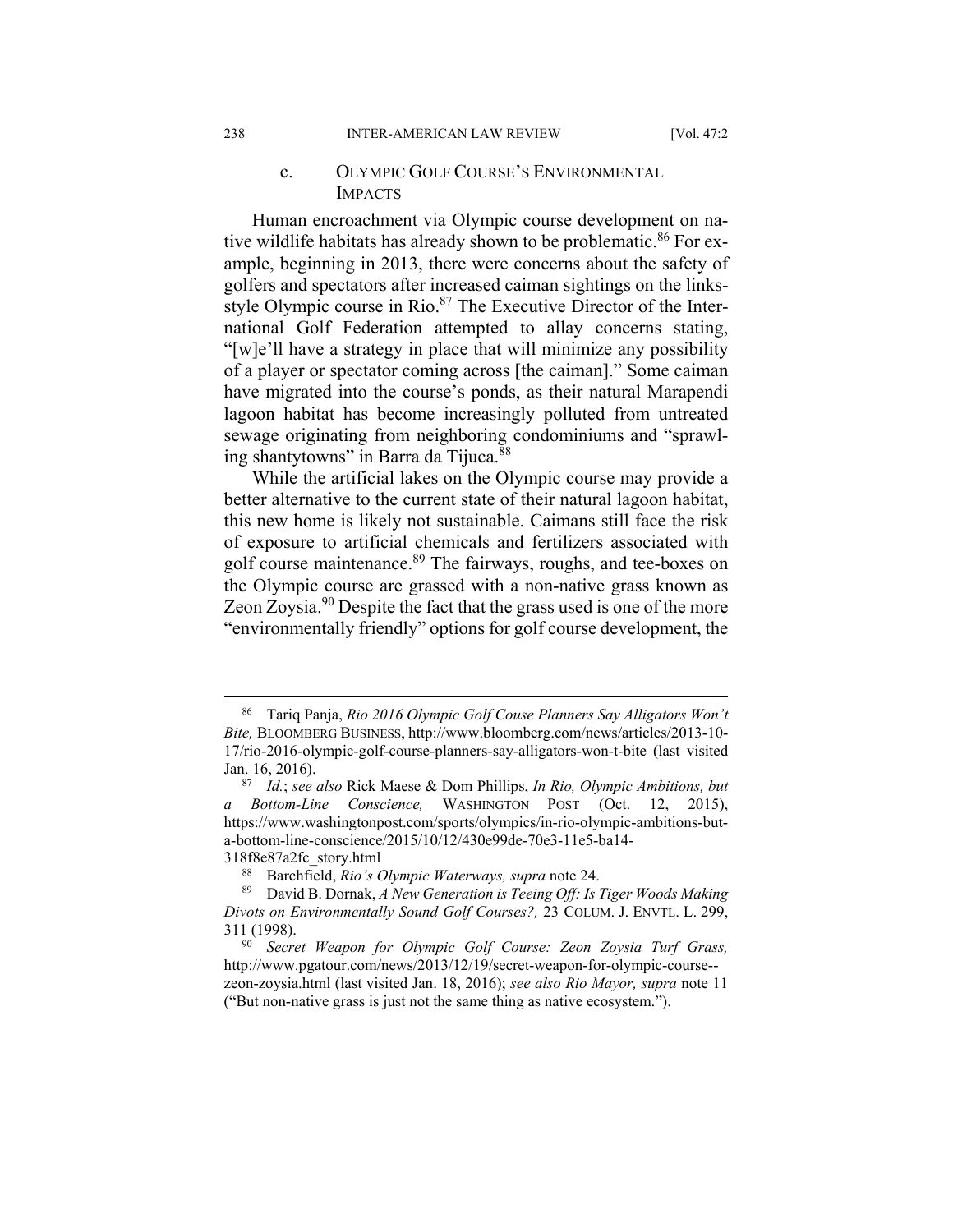course will still require nitrogen fertilizer as part of its routine upkeep.91 In fact, "[t]he greatest adverse impacts on wildlife located on and near golf courses come from the use of pesticides and other chemicals . . . ." Moreover, biologist Marcello Mello states that this grass that has been planted will cause more damage because it is "out of place" with the existing terrain in the area.<sup>92</sup> In particular, a white sand lizard and a species of cactus that have inhabited the parcel's natural sandy dune habitat are more threatened now that developers have cleared these dunes for Olympic course construction.<sup>93</sup>

#### III. ENVIRONMENTAL LEGISLATION

#### A. *Sources of Brazil's Environmental Legislation*

Brazil's environment was largely unregulated until the early 1950s, and most regulations before this period were not aimed at preserving the environment, but rather at "safeguarding human health" or "ensuring the survival of valuable natural resources."<sup>94</sup>

#### 1. 1988 Brazilian Constitution

#### a. CONSTITUTIONAL OBJECTIVES

The 1988 Brazilian Constitution acknowledges the necessity of preserving the environment and codified this sentiment in Article 225.95 The Constitution states that "all have the *right* to an *ecologically balanced* environment" and that

<sup>&</sup>lt;sup>91</sup> Secret Weapon, supra note 90.<br><sup>92</sup> Dom Phillips, *In Brazil, Unrest is Simmering Again over Bus Fares, Olympic Golf, and Nazi Cops,* WASHINGTON POST (Jan. 12, 2015), https://www.washingtonpost.com/world/the\_americas/in-brazil-unrest-is-simmering-again-overbus-fares-olympic-golf-and-nazi-cops/2015/01/11/2c7518a0-968d-11e4-8385- 866293322c2f\_story.html. 93 *Id.*; *see also* Watts, *supra* note 56 ("They've already cleared the natural

dunes."). 94 Antonio de Aguiar Patriota, *An Introduction to Brazilian Environmental* 

*Law,*<sup>40</sup> GEO. WASH. INT'L L. REV. 611, 611-12 (2009). 95 *See id.*; *see also* Nicholas S. Bryner, *Brazil's Green Court: Environmental* 

*Law in the Superior Tribunal de Justiça (High Court of Brazil)*, 29 PACE ENVTL L. REV. 470, 481 (2012) ("The 'greening' of Brazil's Constitution certainly prioritizes and raises awareness of environmental issues in the country and provides a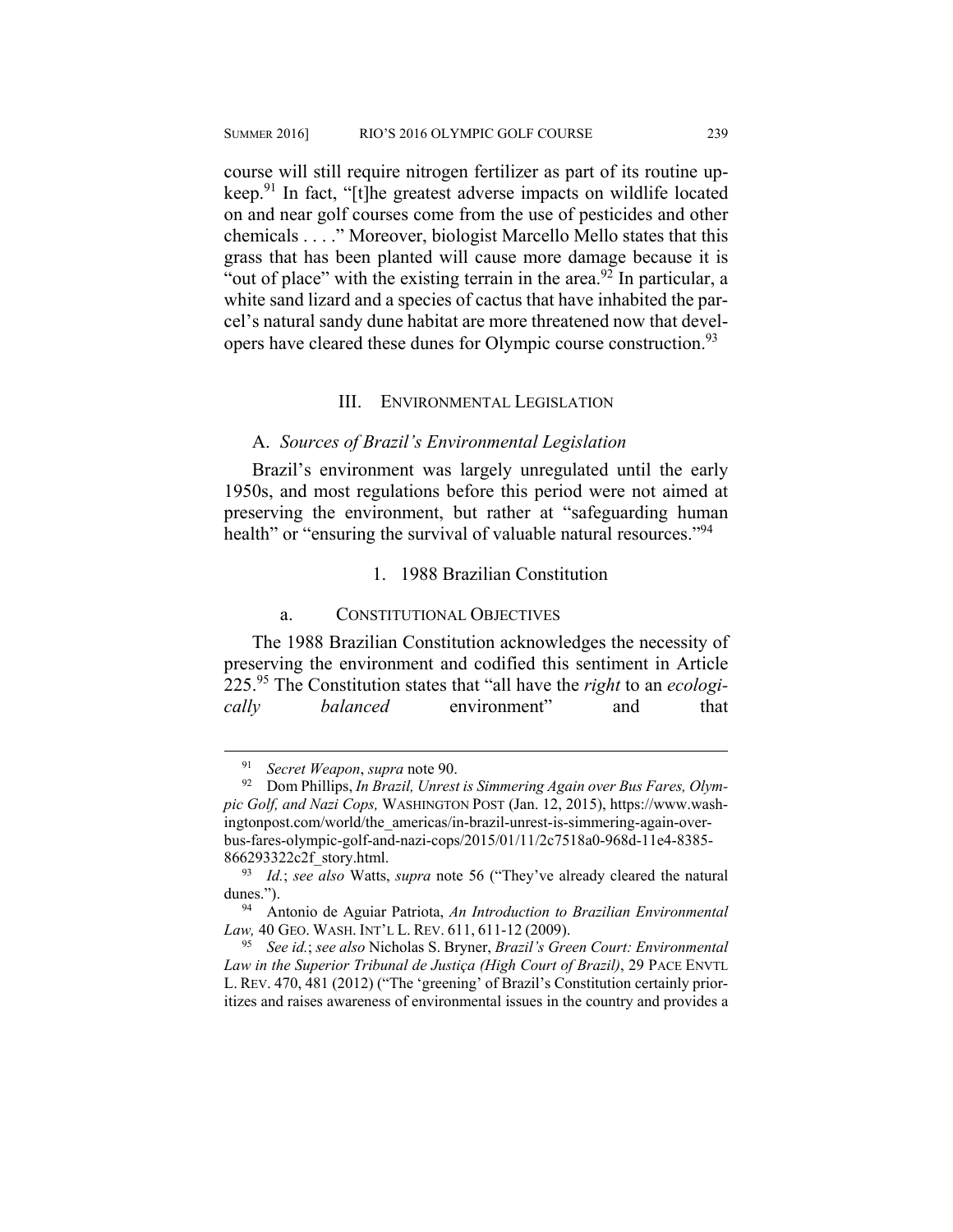"[b]oth the Government and the community shall *have the duty* to defend and preserve it for present and future generations."96 Article 225 identifies some processes to be used in accomplishing this "right," such as defining areas worthy of heightened environmental protection, conducting environmental impact studies to be made available to the public, and promoting environmental education at all school levels.<sup>97</sup>

The codification of Brazil's intent to acknowledge environmental preservation measures is significant as the Constitution specifies the geographic areas most susceptible to destruction.<sup>98</sup> More specifically, one of these areas is the Mata Atlântica.<sup>99</sup> Therefore, the Constitution at least recognizes that the biome in which the Olympic course is situated has some degree of environmental and ecological value that is worth preserving.<sup>100</sup>

\*\*\*

1

framework under which effective environmental conservation and natural re-

source management can take place . . . .").<br><sup>96</sup> CONSTITUIÇÃO FEDERAL [CF] [CONSTITUTION] 1988 (rev. 2014), art. 225 (Braz.) (emphasis added), *available at* https://www.constituteproject.org/constitution/Brazil\_2014.pdf [English translation]. 97 *Id*. ("Paragraph 1—In order to ensure the effectiveness of this right, it is

incumbent upon the Government to:

I.preserve and restore the essential ecological processes and provide for the ecological treatment of species and ecosystems;

III. define, in all units of the Federation, territorial spaces and their components which are to receive special protection, any alterations and suppressions being allowed only by means of law, and any use which may harm the integrity of the attributes which justify their protection being forbidden;

IV.demand, in the manner prescribed by law, for the installation of works and activities which may potentially cause significant degradation of the environment, a prior environmental impact study, which shall be made public; \*\*\*

VI.promote environmental education in all school levels and public awareness of the need to preserve the environment;

VII.protect the fauna and the flora, with prohibition, in the manner prescribed by law, of all practices which represent a risk to their ecological function, cause the extinction of species or subject animals to cruelty.").<br><sup>98</sup> *Id.*<br><sup>99</sup> *Id.* ("Paragraph 4. The Brazilian Amazonian Forest, the Atlantic Forest . . .

and the coastal zone are part of the national patrimony, and they shall be used, as provided by law, under conditions which ensure the preservation of the environment . . . .").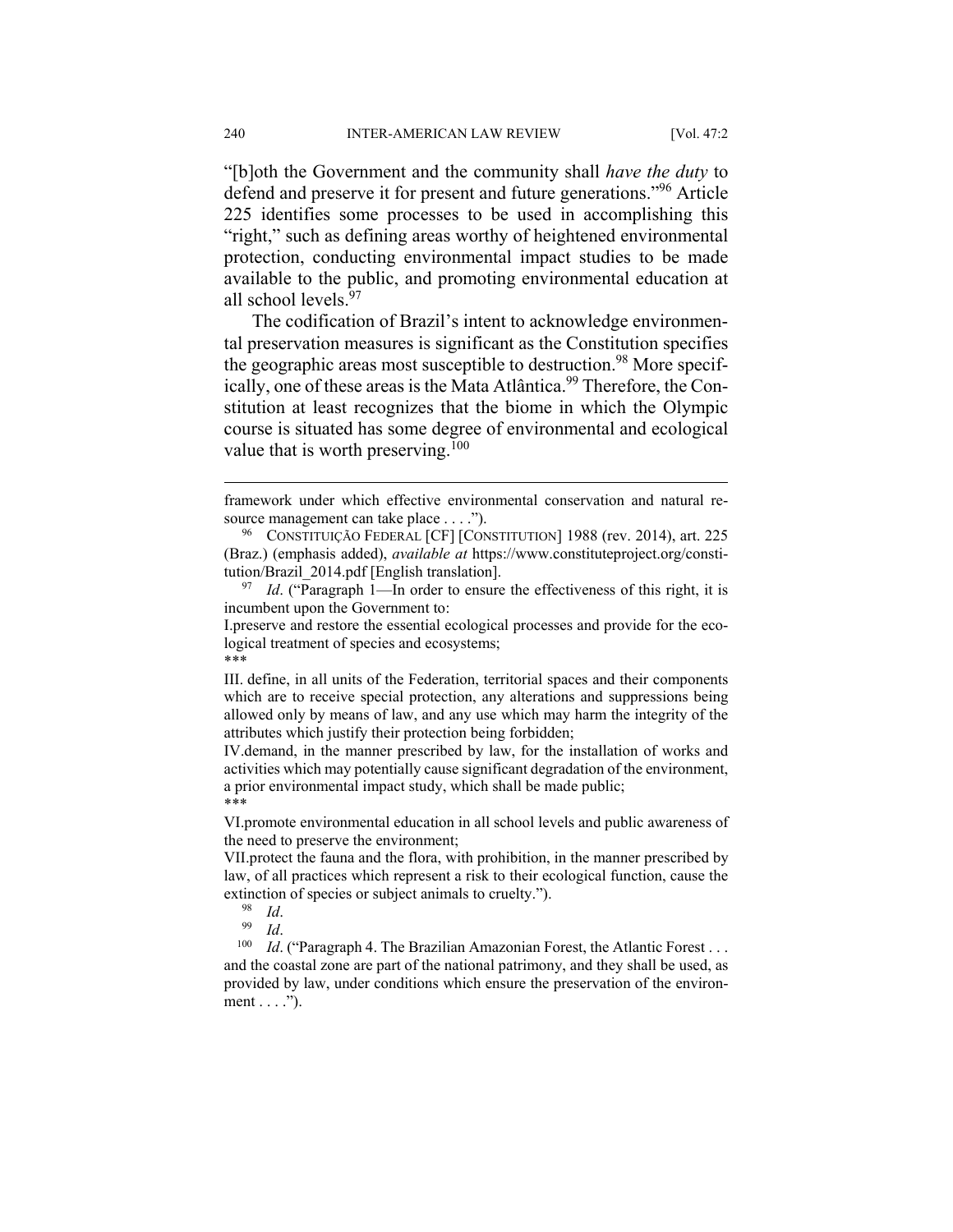#### b. SUBSEQUENT LEGISLATION NEEDED

While the Constitution is noteworthy for its ambitious environmental objectives, its historical lack of concrete enforcement mechanisms has resulted in flawed and piecemeal implementation.<sup>101</sup> One reason is because many constitutional provisions are "not self-executing," and thus require supplemental legislation for them to have any effect.102 For example, the 1988 Constitution required 285 ordinary statutes and 41 complementary laws to be produced as part of its original enactment.<sup>103</sup>

As a result, this Constitution leaves the door wide open for other legislatures, such as the Rio de Janeiro legislature, to enact supplementary legislation that fills in any of the Constitution's gaps.<sup>104</sup> In fact, Article 24 of the Constitution grants legislatures "concurrent power to legislate on . . . forests, hunting, fishing, fauna, preservation of nature, defense of the soil and natural resources, protection of the environment and pollution control."105 While local legislatures have wide freedom to draft and enact subsequent legislation that freedom does come with one great limitation: any state law that contradicts federal law will be preempted.<sup>106</sup>

#### 2. Sistema Nacional de Unidades de Conservação (National System of Conservation Unites—"SNUC")

In July 2000, the Brazilian legislature passed a law instituting the Sistema Nacional de Unidades de Conservação ("SNUC") system, and this law regulates specific provisions within Article 225, Section 1 of the 1988 Constitution.<sup>107</sup> SNUC outlines some of its overarching goals in Article 4 such as "to help preserve and restore

<sup>101</sup> Keith S. Rosenn, *Judicial Review in Brazil: Developments Under the 1988 Constitution,* 7 SW. J. L. & TRADE AM. 291, 292-93 (2000).<br><sup>102</sup> *Id.* Augusto Zimmerman, *Chapter 8 Constitutions Without Constitutionalism*:

*The Failure of Constitutionalism in Brazil*, 3 IUS GENTIUM 101, 139 (2010).<br><sup>104</sup> Rosenn, *supra* note 101, at 292-93.<br><sup>105</sup> CONSTITUIÇÃO FEDERAL [CF] [CONSTITUTION] 1988 (rev. 2014), art. 24,

VI (Braz.).

<sup>106</sup> CONSTITUIÇÃO FEDERAL [CF] [CONSTITUTION] 1988 (rev. 2014), art. 24, §4 (Braz.). 107 Lei No. 9.985, de 18 de Julho de 2000, DIÁRIO OFICIAL DA UNIÃO [D.O.U.]

de 19.7.2000 (Braz.), *available at*  http://www.rbma.org.br/rbma/pdf/Caderno\_18\_2ed.pdf.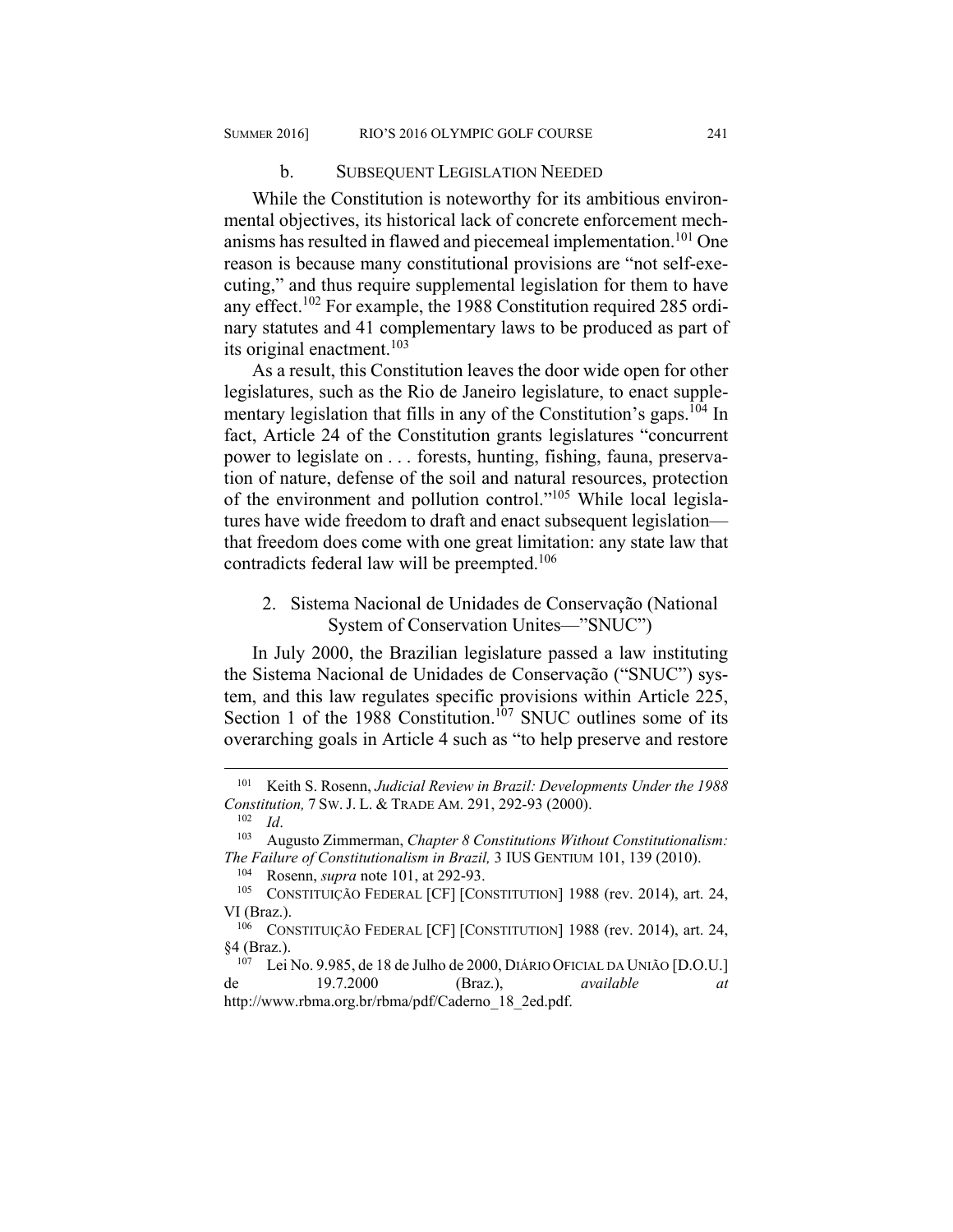the diversity of natural ecosystems," "to protect natural and little altered landscapes of notable scenic beauty," and "to recover or restore degraded ecosystems."<sup>108</sup>

SNUC provides clarity to Brazil's national system of protected areas by defining and allocating smaller conservation units ("UC") into two main categories—integral protection and sustainable use.<sup>109</sup> Under this law, UC is defined as "a territorial space and its environmental resources, including jurisdictional waters, with significant natural characteristics, legally instituted by Government, with defined purposes for conservation and limits as well, under a special regimen for its administration, on which *appropriate warranties of protection are applied.*"<sup>110</sup>

The main differences between integral protection UCs and sustainable use UCs are the scope of environmental protection afforded to the UC and the permitted uses within the UC's boundaries.<sup>111</sup> Integral protection UCs are completely off limits to all kinds of development: "any endeavor involving the 'consumption, collection of material, damage or destruction' within the UC is banned."<sup>112</sup> One integral protection UC that the Rio legislature has defined is "Parks," which means "Integral Protection Units for the preservation of natural ecosystems of large ecological relevance. *Constructions shall not be allowed.*"113 Conversely, when compared to integral use environmental requirements, sustainable use requirements are more relaxed.114 Yet despite granting more environmental leniency, sustainable use UCs are still aimed at "assuring the continued vitality of biodiversity in the UC." $115$ 

<u>.</u>

<sup>&</sup>lt;sup>108</sup> *Id.* at art. 4.<br>
<sup>109</sup> *Id.* at 166 (emphasis added); Lei No. 9.985 at art. 2(1).<br>
<sup>110</sup> *Id.* at 166 (emphasis added); Lei No. 9.985 at art. 2(1).<br>
<sup>111</sup> Crawford & Pignataro, *supra* note 38, at 35.<br>
<sup>112</sup> *Id.* Golf Course], Rio Prefeitura, at 7, https://drive.google.com/file/d/0BwMjq4G-w-9eMEo1cHF6TFhwREE/view?pref=2&pli=1 (last visited Jan. 20, 2016) [hereinafter *Explaining Course*] (emphasis added).

<sup>114</sup> Crawford & Pignataro, *supra* note 38, at 40. 115 *Id.*; *see also Rio 2016 Olympics: the Exclusion Games, supra* note 61, at 87.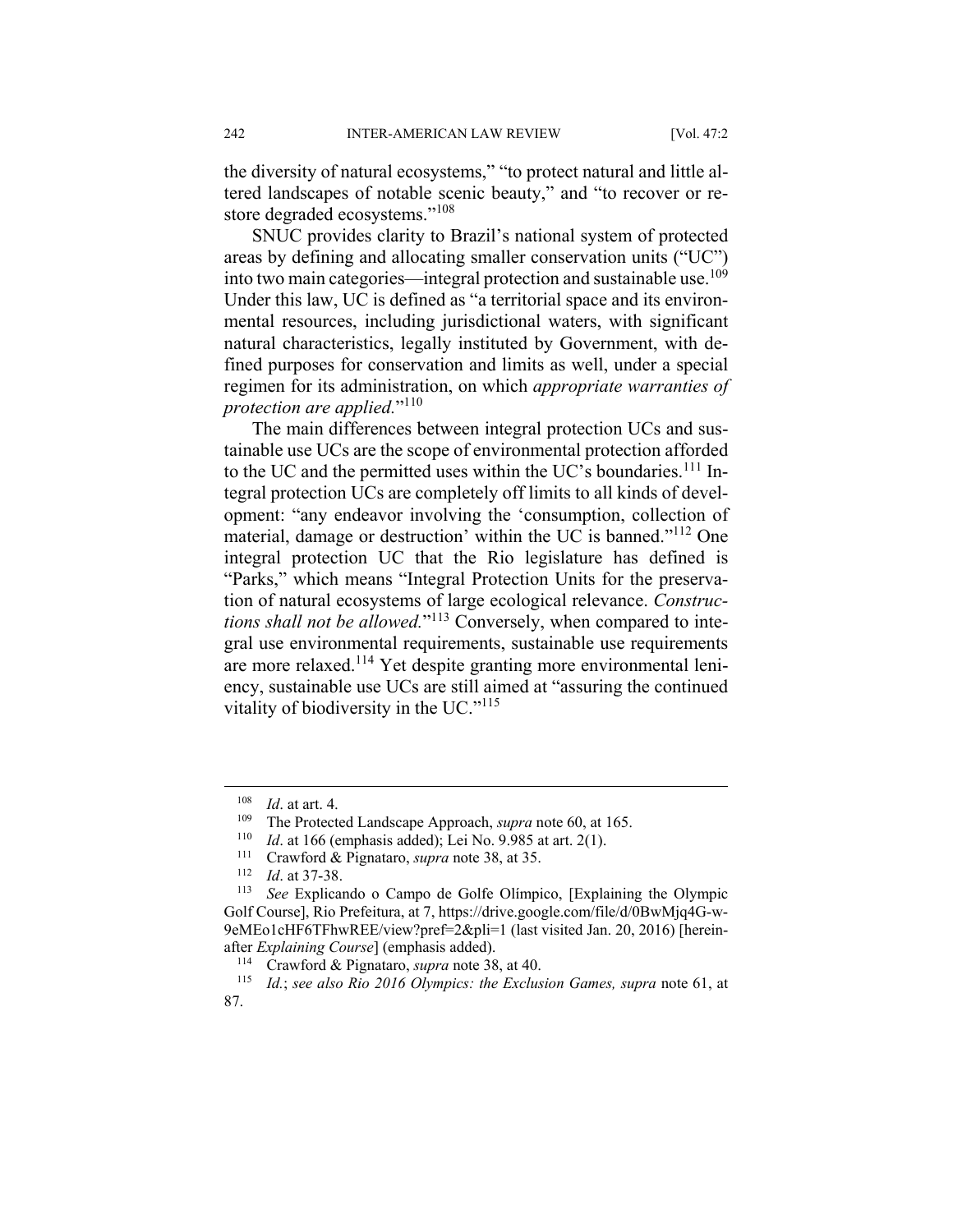Sustainable use UCs allow for more public involvement regarding environmental management plans, and in an EPA a "public participation component is key."116 Under Article 15 of SNUC, "the APA will have a Council presided by the institution responsible for its administration and composed by representatives of public entities, civil society organisations and residing population."117

#### B. *Complementary Law 125*

For the Rio city legislature to successfully construct the Olympic course, it needed to "legally access" the parcel in a manner that would "green-light" construction: hence Complementary Law 125 was born.<sup>118</sup> Rio mayor Eduardo Paes faced heavy criticism over signing Complementary Law 125, stemming from the decision to construct the Olympic course on such environmentally controversial land.<sup>119</sup> In spite of his 330-page report detailing the city's rationale on why construction was both legal and justified, Paes' arguments hold little merit from a legal standpoint.<sup>120</sup>

#### 1. Definitional Technicality & Failed Quantitative Reasoning

58,000 square meters of the Olympic course parcel are situated within a ZCVS zone in the Municipal Natural Park of Marapendi, while the remaining land is located within the APA of Marapendi; in theory, the park designation makes these 58,000 meters "untouchable."121 On page 7 of this report, the definitions of "Parks" and "Reserves" clearly prohibit constructions of any kind.<sup>122</sup>

Ironically, on that exact page, there is a footnote with the language, "Important: the piece of land where the Golf Course will be

<sup>116</sup> Crawford & Pignataro, *supra* note 38, at 42. 117 *Rio 2016 Olympics: the Exclusion Games, supra* note 61, at 87; Lei No. 9.985 at art. 14 §5.<br><sup>118</sup> *Golf Course will Trample, supra* note 13.<br><sup>119</sup> Jonathan Watts, *The Rio Property Developer Hoping for a \$1Bn Olympic* 

*Legacy of his Own,* THE GUARDIAN (Aug. 4, 2015), http://www.theguardian.com/sport/2015/aug/04/rio-olympic-games-2016-property-developer-carloscarvalho-barra. 120 *Id*. 121 *Rio 2016 Olympics: the Exclusion Games, supra* note 61, at 88; *see also* 

Watts, *supra* note 56. 122 *Explaining Course*, *supra* note 113, at 7.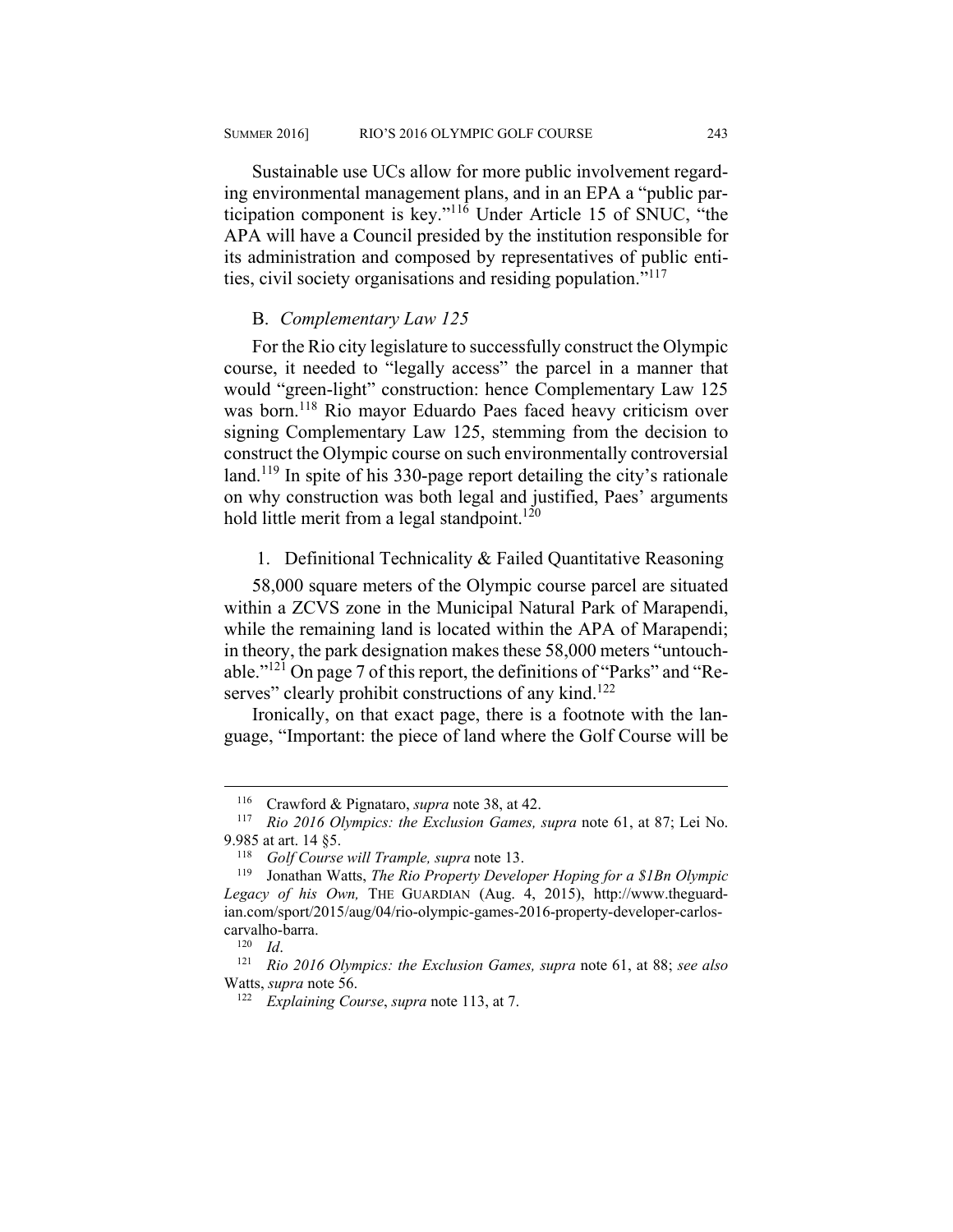built is *almost all*, part of EPA and not of Parks and Reserve. Therefore it should be allowed to reconcile it with environmental preservation."123 This footnote clearly contradicts the meaning and intent of integral use UCs as defined in SNUC, which states that "any change, activity, or modality of use in disagreement with the conservation unit objectives, its Management Plan and its regulations is prohibited."124

Here, the city's justification to build the Olympic course on land that is designated primarily EPA and not entirely EPA is problematic: first, because these 58,000 square meters of the Olympic parcel are designated Park land, they are off limits to construction.125 Next, the obligatory "construction *shall not* be allowed" language contained within the Park definition does not provide any exception to the construction prohibition.<sup>126</sup> Based on these definitions, it logically follows that construction of any manner on these 58,000 square meters of Park land is prohibited (and this is based on the definitions the city provided).

Next, on page 11 of the report, Paes relies on quantitative reasoning to justify annexing a portion of the neighboring Park land for the Olympic course.<sup>127</sup> He reasoned that this newly acquired land only comprises 6% of the total parcel's area and 3.5% of the Parque Marapendi Area.<sup>128</sup> While these are relatively small percentages, this unique land cannot be evaluated based merely on land area statistics; instead, the land needs to be evaluated based on its biodiversity level.<sup>129</sup> The Mata Atlântica biome boasts the highest biodiversity index on Earth and its restinga remnants are continuing to disappear at an alarming rate.<sup>130</sup> Here, the biodiversity level adds eco-

1

<sup>&</sup>lt;sup>123</sup> *Id.* (emphasis added).<br>
<sup>124</sup> *Explaining Course, supra* note 113, at 173; Lei No. 9.985 art. 28.<br>
<sup>125</sup> *Explaining Course, supra* note 113, at 7.<br>
<sup>126</sup> *Id.* (emphasis added).<br>
<sup>127</sup> *See Explaining Course, supr* 

<sup>129</sup> *Golf Course will Trample, supra* note 13. 130 *Id.*; Rocha, *supra* note 37, at 264.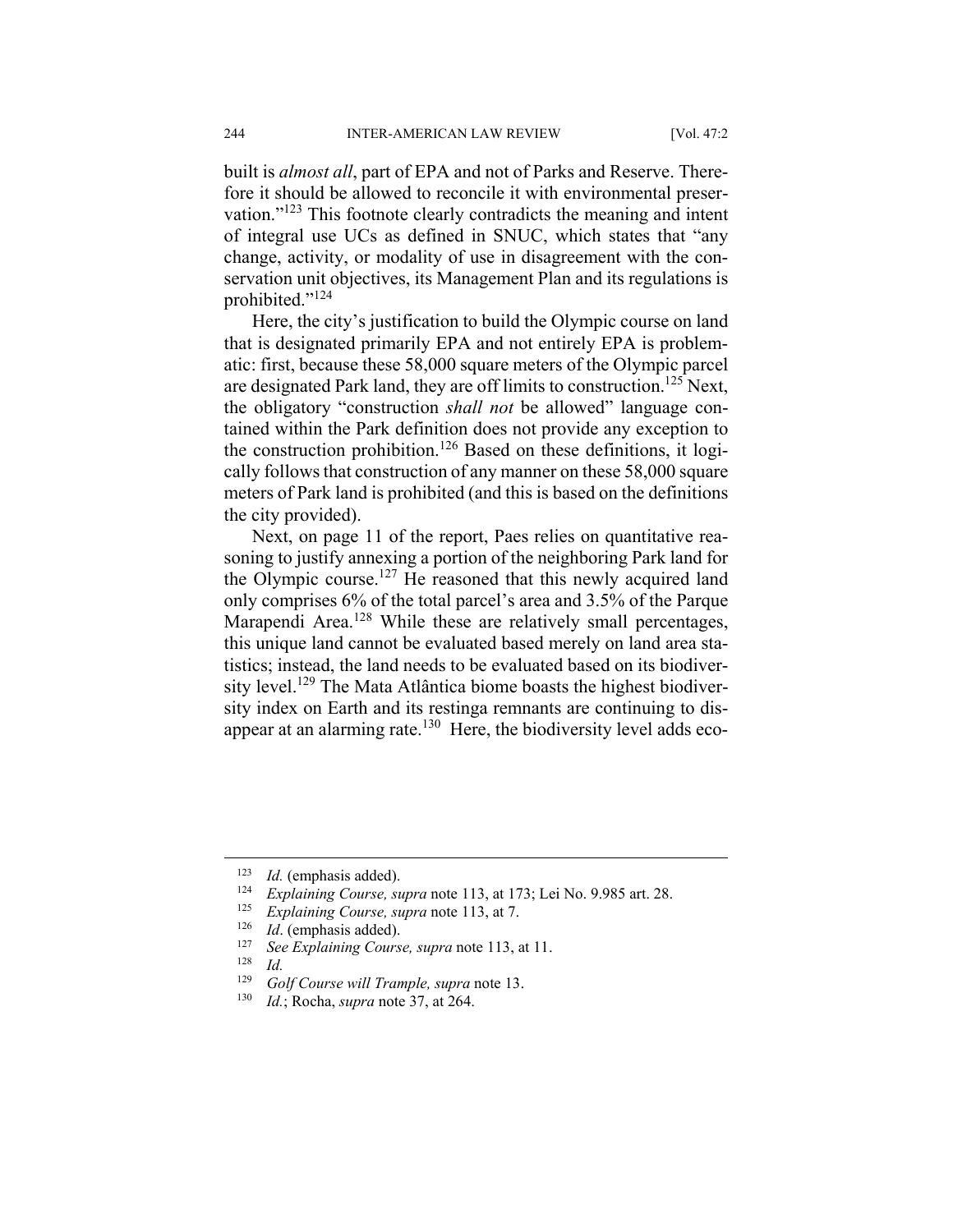logical value in a way that land area statistics simply cannot address.131 As deforestation increases, preserving each remaining undeveloped fragment is essential.<sup>132</sup>

#### 2. Golf Course Does Not Meet EPA's Sustainable Use Requirements

Paes likely realized that the 58,000 square meters of the Municipal Natural Park of Marapendi would be off limits for construction as long as they were designated Park. Therefore, Complementary Law 125 was a clever scheme to convert this land into the sustainable use EPA so the city could benefit from its more relaxed construction restrictions.<sup>133</sup> However, even with the EPA designation, golf course development is at odds with the concept of sustainable use.134 The EPA has the basic objectives of "protecting biological diversity, controlling the process of occupation, [and] ensuring the sustainability of the use of natural resources."<sup>135</sup>

Some of the direct effects of golf course construction—artificial chemicals introduced into ecosystems, liberal use of water for irrigation, and the creation of metapopulations due to ecosystem fragmentation—all contravene the concept of sustainable use.<sup>136</sup> By creating this course, nothing ecological is actually being *sustained*, but instead the ecological value is being eroded.<sup>137</sup> For example, one habitat that has been greatly disrupted is the natural dune habitat, as the dunes were bulldozed prior to the start of construction.<sup>138</sup>

<sup>131</sup> *Golf Course will Trample, supra* note 13.

<sup>132</sup> *See id.*; *see* Edward B. Barbier, CAPITALIZING ON NATURE: ECOSYSTEMS

AS NATURAL ASSETS, 200 (Cambridge University Press 2011).<br><sup>133</sup> Lei Complementar No. 125/2013, de 14 de Janeiro de 2013, [DOU] de 17 de Janeiro de 2013. 134 *See generally* Shannon Carroll, *Golfing on Green Acres: is the Acquisition* 

*of Golf Courses an Appropriate Means of Preserving Open Space in New Jersey?,*  32 SETON HALL LEGIS. J. 211, (2007). 135 *Environmental Protection Area,* http://uc.socioambiental.org/en/uso-sus-

tentável/environmental-protection-area (last visited Feb. 19, 2016). 136 *See Golf and the Environment, supra* note 69; Gange, *supra* note 81, at 65;

*Rio 2016 Olympics: the Exclusion Games, supra* note 61, at 171 ("The construction of a golf course in an environmental protection area is unsustainable."). 137 *Golf Course will Trample, supra* note 13. 138 Watts, *supra* note 56.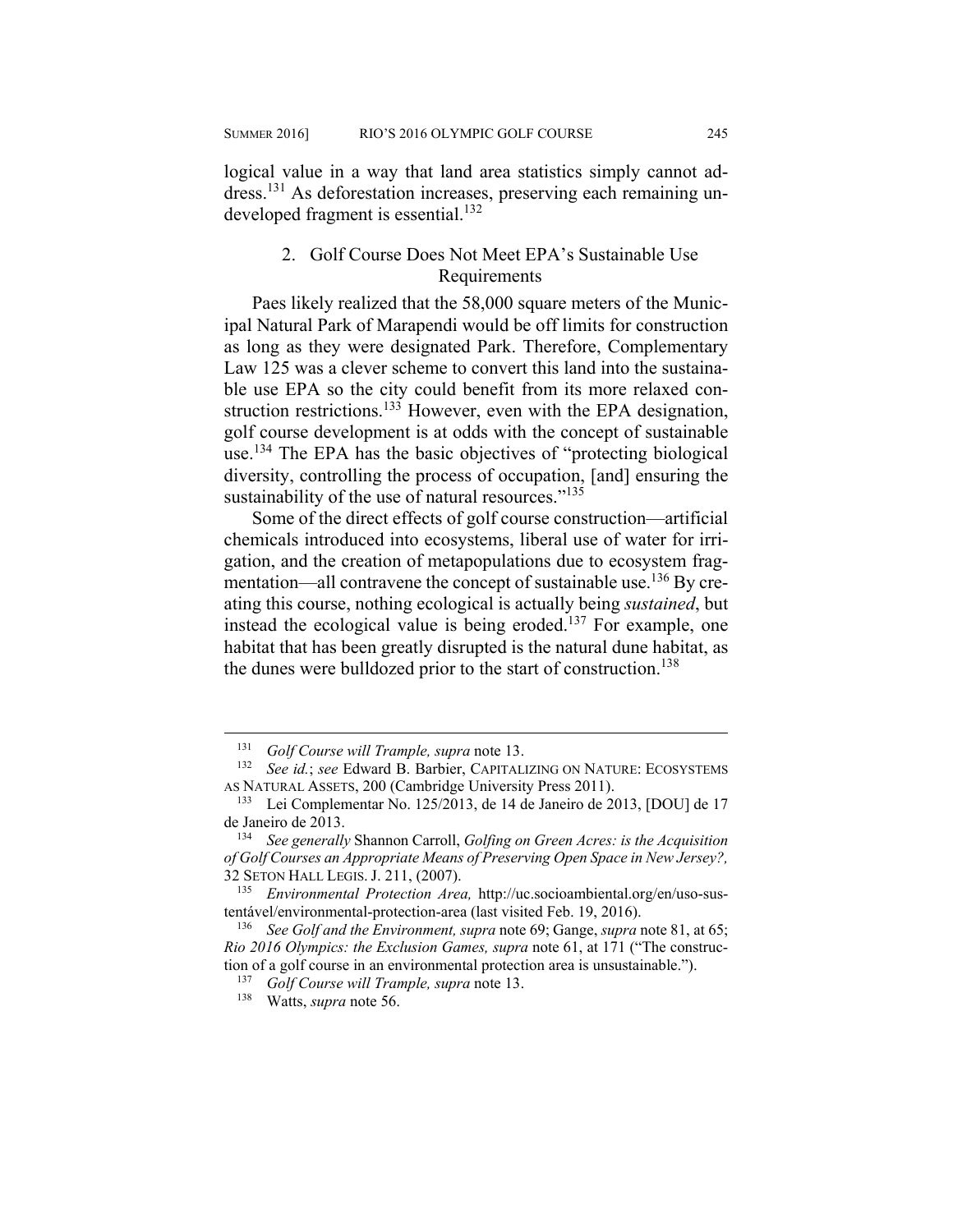The fact that Rio specifically defined golf course construction within the ambit of "sustainable use" via Complementary Law 125 is very telling of Rio officials' true Olympic intentions.139 This type of definition adjustment is unprecedented, thus indicating how short-term Olympic goals have displaced long-term environmental sustainability initiatives: "[o]ne of the few remaining areas of environmental protection in the Barra de Tijuca region has been appropriated by the government, opened up for toxic land use patterns and handed over to a private development firm for recreational and realestate purposes."140

The city's objectives do not focus on sustainable design, but they instead ignore any references to sustainability: in the city's report on page 66, sustainability is not even listed as a "main component[] to be taken into consideration by the architect" for incorporation into the final course design. $141$  The list emphasizes variations in course design, efficient flow of spectators, and green and tee positioning to promote "golf in its highest level."142

#### 3. Suspect Timing of Law Frustrates Public Involvement

Rio's City Council called an emergency session in December 2012, and it passed Complementary Law 125 shortly before the commencement of the holiday recess.143 Rio mayor, Eduardo Paes, signed the law in January 2013.<sup>144</sup> The suspect timing, passing, and enactment of the law precluded any public involvement, which is required under SNUC's EPA designation.<sup>145</sup> Furthermore, the 1988 Constitution requires that "it is the responsibility of the Government to require, as provided by law, a prior environmental impact study, which shall be made public, for installation of works or activities

<sup>139</sup> *See* Gaffney, *supra* note 60, at 3933; *Rio 2016 Olympics: the Exclusion*  Games, supra note 61, at 171.<br>
<sup>140</sup> Id.<br>
<sup>141</sup> Explaining Course, supra note 113, at 66.<br>
<sup>142</sup> Id.<br>
<sup>143</sup> The Social & Environmental Costs, supra note 17.<br>
<sup>144</sup> Id.; Lei Complementar No. 125/2013.<br>
<sup>145</sup> Lei No. 9.985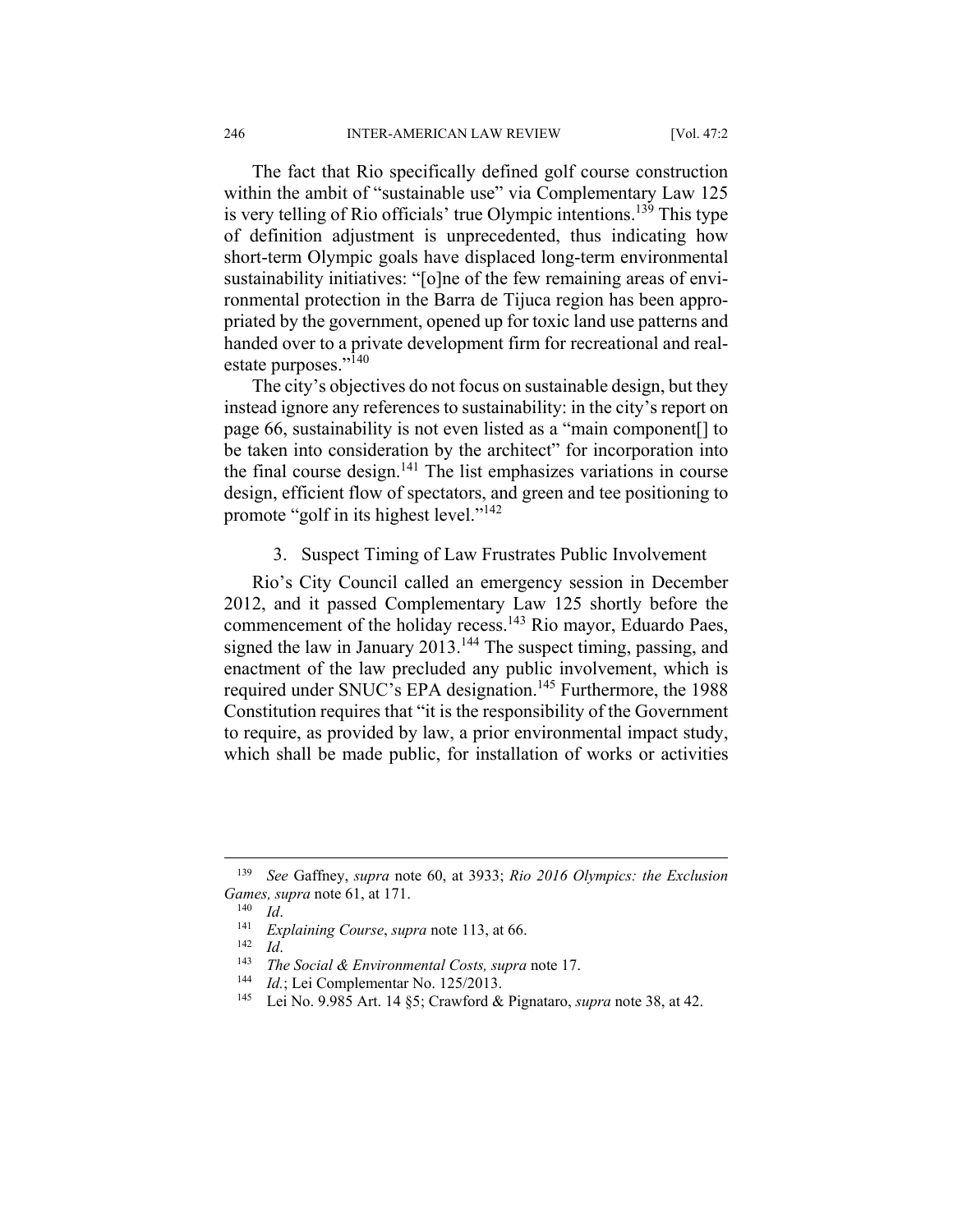that may cause significant degradation of the environment."146 Golf courses undoubtedly can lead to degradation of the environment.<sup>147</sup>

Despite these well-intentioned environmental efforts at the federal level via the Constitution and SNUC, the local Rio municipality has failed to put the APA of Marapendi's conservation efforts into effect.<sup>148</sup> In the years that followed the APA of Marapendi's establishment, "there were no proposals for the integrated management of the area, and the Management Plan—technical document that guides the implementation, management, and use of the conservation unit—was not produced."149As a result, formal public involvement regarding environmental matters has been near nonexistent.<sup>150</sup>

State prosecutor Marcus Leal suggests that the legislature has become too invested in the Olympic golf course project as all of the necessary work is licensed and carried out by either the city or the state; according to Leal, "[w]hat level of independence does the issuer of the license have when he is an employee of the state?"<sup>151</sup>

This "conflict of interest" hinders the ability for the necessary environmental impact studies to be conducted in an objective manner.152 As required by the Constitution's Article 225 and SNUC's Article 15, the public needs to reclaim its role in overseeing municipal construction: Leal suggested that a committee of experts, public prosecutors, and Rio citizens would suffice.153

<sup>[</sup>C.F.] Art. 225 §1(IV); Abby Rubinson, *Regional Projects Require Regional Planning: Human Rights Impacts Arising from Infrastructure Projects,* 28 MICH J. INT'L L. 175, 186-87 (2007).<br><sup>147</sup> See generally Carroll, *supra* note 134.<br><sup>148</sup> Rio 2016 Olympics: the Exclusion Games, *supra* note 61, at 87.<br><sup>149</sup> Id. See id.<br><sup>150</sup> See id. Popie & Botista, supra pote 66.

<sup>151</sup> Panja & Batista, *supra* note 66. 152 *Id*. 153 *Id*.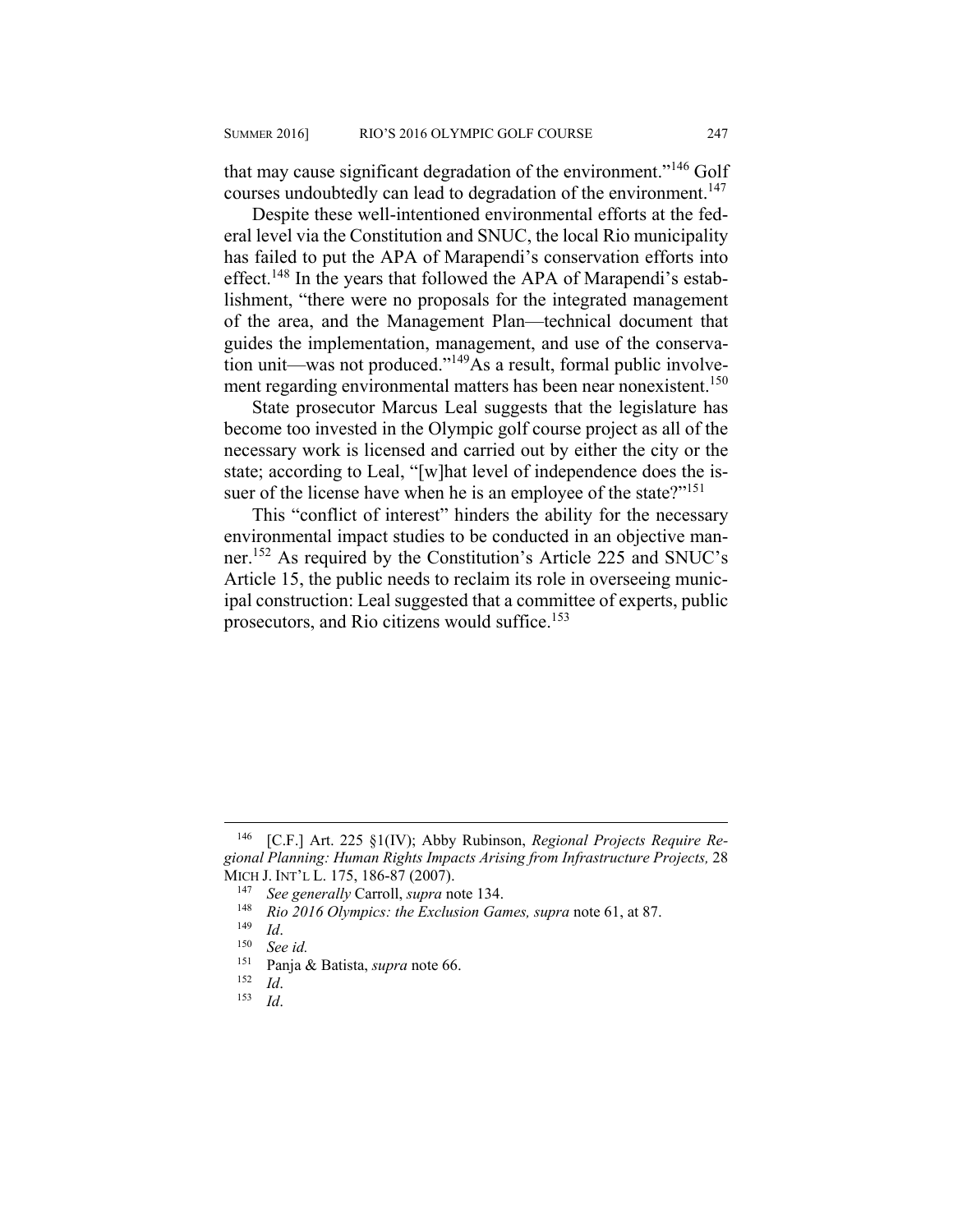1

#### IV. SOCIAL RESPONSE TO CITY'S OLYMPIC PREPARATIONS

#### A. *Formation of Environmentalist Groups*

For some residents, the Olympics may serve as a new source of frustration: the Olympic course dislodged one of few remaining ecosystems in Barra da Tijuca.<sup>154</sup> For others, the Olympics may serve as a reminder of the city's longstanding neglect of basic infrastructural essentials—the prolonged accumulation of untreated sewage and trash that has devastatingly impacted local aquatic habitats.<sup>155</sup> The Olympics has provided residents and environmentalists alike with a platform to raise awareness of pressing environmental issues. One group, known as Occupy Marina da Glória, has actively protested regarding the status of Guanabara Bay, while its counterpart, Occupy Golf, has "set up camp" on a highway median outside the site of the Olympic course.<sup>156</sup>

The main point of the Occupy Golf protestors is clear: if the golf course will be used for such a short period of time for the Olympics, why not use an existing golf course in Rio?<sup>157</sup> The group's mission is not to protest Rio's hosting of the Olympics or the fact that golf is now returning as an official event.<sup>158</sup> Instead, its sole focus is on the site selection for the course stemming from the IOC and city's decision to construct a new course from scratch.<sup>159</sup>

<sup>154</sup> *Id.*; *see also The Social & Environmental Costs, supra* note 17 ("The Olympic golf course is the perfect microcosm through which to identify much of what is wrong with the approach to Olympic infrastructure development in Rio. It is *emblematic* of the ways in which Rio's preparations for the 2016 Games are deeply problematic.") (emphasis added). 155 *See* Associated Press, *Olympic Lake in Brazil has a Dead Fish Problem,* 

http://www.cbsnews.com/news/olympic-lake-in-brazil-has-a-dead-fish-problem/ (last visited Jan. 19, 2016) ("Fish die-offs are a frequent occurrence in Rio's waterways, which are choked with raw sewage and garbage.").<br><sup>156</sup> Phillips, *In Brazil, supra* note 92.<br><sup>157</sup> See Rio Mayor, supra note 11.<br><sup>158</sup> Associated Press, *Environmental Activists Disrupt Meeting by Olympic Of*-

*ficials,* CHICAGO TRIBUNE (Feb. 28, 2015), http://www.chicagotribune.com/sports/international/chi-environmental-activists-disrupt-meeting-byolympic-officials-rio-20150228-story.html ("We are not against the Olympics, but we are against the corruption that is being arranged by the mayor (Rio Mayor Eduardo Paes).").<br><sup>159</sup> *Id.* ("This is about the golf course. We have two golf courses. We don't

need a third.").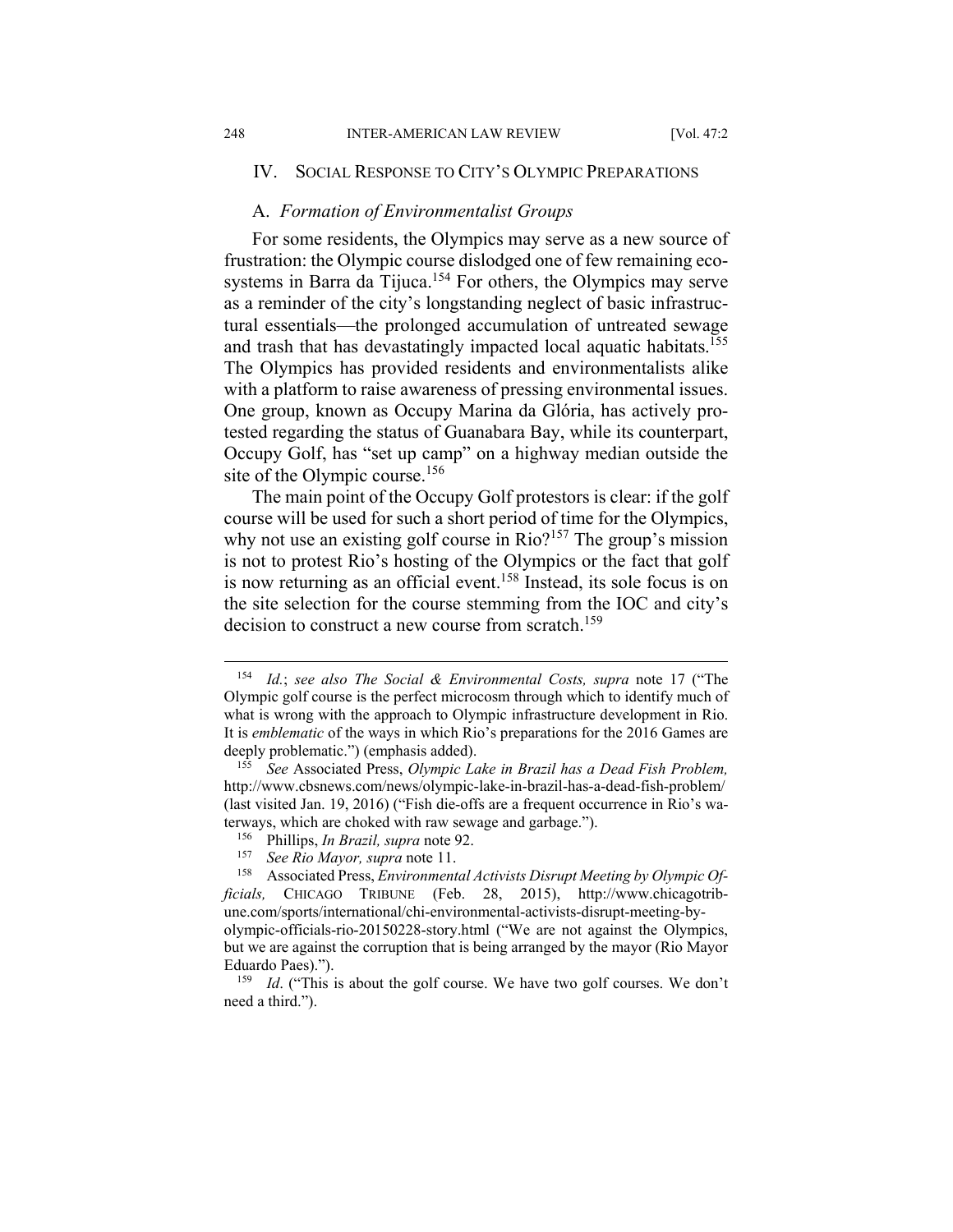#### B. *Why Brazil Does Not Need Another Golf Course160*

Given the short time-span of the Games and the potentially longterm negative impacts stemming from golf course construction, there are no sound policy bases that support constructing the Olympic course from scratch.

#### 1. Other Golf Course Options

First, there are two other courses in Rio that arguably could have served as the Olympic course—the Gávea Golf Club and the Itanhangá Golf Club.<sup>161</sup> In fact, both courses vied for the opportunity to be the official Olympic course by submitting bids, yet the Rio 2016 Committee and the city passed on both.<sup>162</sup> In a technical report issued on May 27, 2011, Gávea was quickly eliminated because it was declared "unfeasible due to size," there was "no operational technical solution possible," and there was "no expansion possibility."163

Conversely, Itanhangá was a serious contender in the Olympic course decision.164 However, the IOC informed Itanhangá management that it wanted "significant remodeling" of the course and that it did not want to inconvenience the course by closing it for extensive renovation.<sup>165</sup> Course management rejected the IOC's reasoning, stating that the decision to build a new course was "just politics" and that Itanhangá had been fully prepared to undergo remodeling as part of its Olympic bid request.<sup>166</sup> The "extensive remodeling" request is surprising given that Itanhangá had previously been ranked by *GolfDigest* as one of the "100 Best Courses Outside the

<sup>160</sup> Stephen Wade, *Rio Olympic Golf Course Handed Over to Games Organizers,* Associated Press, http://bigstory.ap.org/article/1420ceedb2f1410a9f0478a4cb184476/rio-olympic-golf-course-handed-overgames-organizers (last visited Jan. 20, 2016) ("Rio de Janeiro's Olympic golf course—slowed by environmental lawsuits, land ownership disputes and doubts it even needed to be built—was handed over Sunday to organizer's of next year's games.").<br><sup>161</sup> *Rio 2016 Olympics: the Exclusion Games, supra* note 61, at 86.<br><sup>162</sup> Rob Sawers, *Playing Golf in Rio de Janeiro*, RIO TIMES (Jun. 14, 2011),

http://riotimesonline.com/brazil-news/rio-travel/playing-golf-in-rio-de-janeiro/.<br><sup>163</sup> See *Explaining Course*, *supra* note 113, at 3.<br><sup>164</sup> Id. Sawers, *supra* note 162.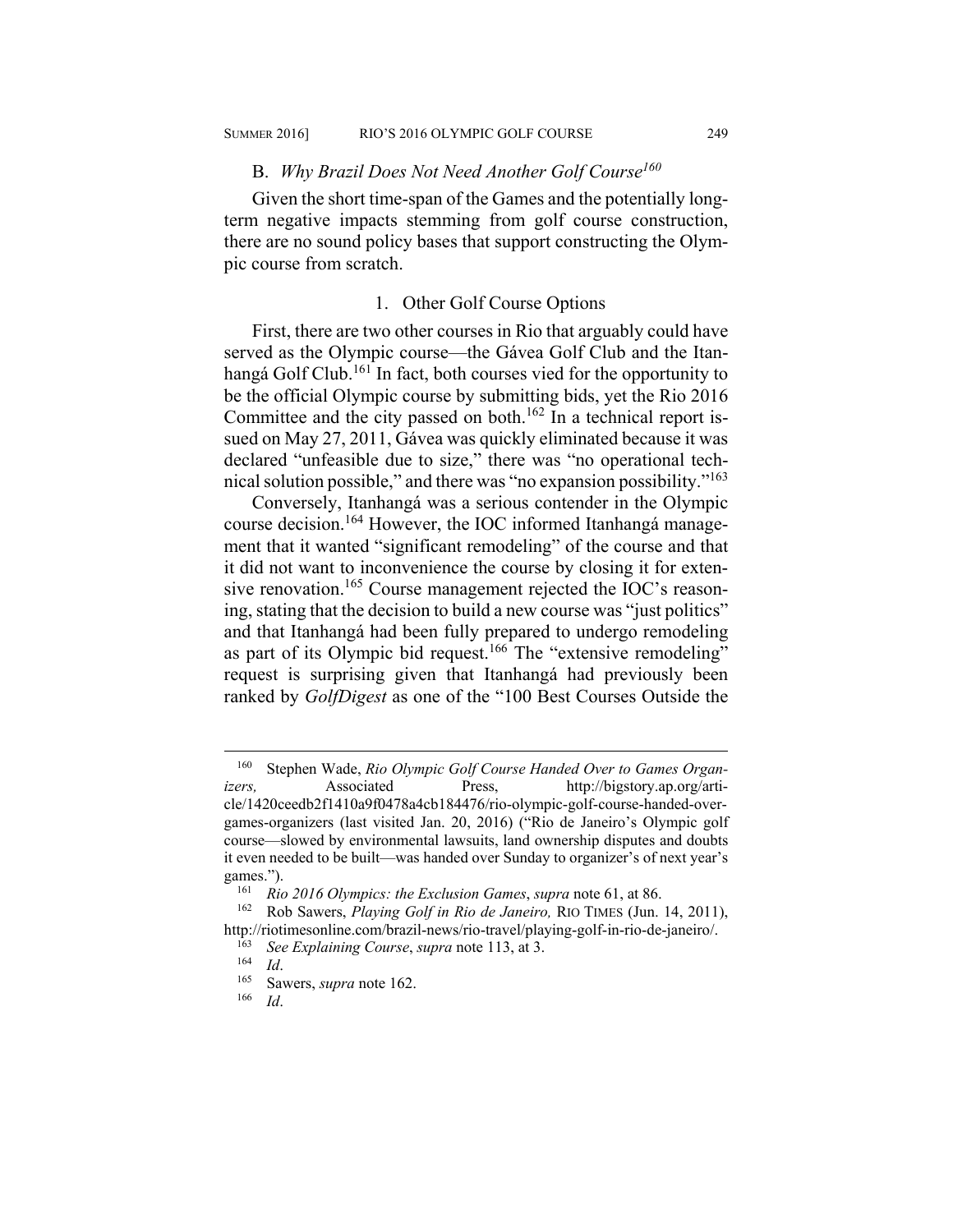U.S."167 Alberto Murray Neto, former member of the Brazilian Olympic Committee, implied that Itanhangá could have been remodeled at a lower cost than constructing a new course from scratch: based on pure construction costs, it is unclear from an economic perspective why the Rio 2016 Committee and the city pursued the latter option.168 This indicates that other factors were more heavily weighed in the IOC and city's decision.

#### 2. "Legally Complicated Land"<sup>169</sup>

Even before the borders of the parcel were changed via Complementary Law 125, the true ownership of the land has not always been entirely clear. The clouded title of the parcel with its premier location in the heavily coveted Barra da Tijuca neighborhood has been the subject of several lawsuits within the last few years.<sup>170</sup> The Olympic course is situated on land that is "some of the most expensive land in the western Rio suburb."171 But because the land in the Barra da Tijuca neighborhood is so valuable, there are often several ownership disputes: however, a small percentage of these disputes are resolved quickly.172 With the looming pressure of the Olympic deadline combined with managing a construction deadline, why would the city choose land in an area that is highly prone to landownership disputes?173

<sup>167</sup> *Golf Course will Trample, supra* note 13; *see also 100 Best Courses Outside the U.S.*, GOLFDIGEST, http://www.golfdigest.com/story/100greatestinternational (last visited Jan. 20, 2016).<br><sup>168</sup> Wade, *supra* note 160.<br><sup>169</sup> (The environmental concerns are not the only issues associated with the

Olympic parcel. Complicated ownership disputes involving allegations of deed falsifications have exacerbated the legal problems related to the parcel's construction); *See* Douglas, *supra* note 74; Associated Press, *Rio Fails to Show Olympic Golf Course Contracts,* http://www.golf.com/tour-and-news/rio-fails-showolympic-golf-course-contracts (last visited Jan. 20, 2016). 170 *See* Associated Press, *Land Dispute Threatens Construction of Olympic* 

*Course,* USA TODAY (Apr. 20, 2012), http://usatoday30.usatoday.com/sports/olympics/story/2012-04-20/golf-land-dispute-2016-olym-

pics/54442008/1.<br><sup>171</sup> Wade, *supra* note 160.<br><sup>172</sup> See Land Dispute, *supra* note 170.<br><sup>173</sup> See Rio Mayor, *supra* note 11 ("Even if they had to build a new course, they could have picked any other terrain—one not in a protected nature reserve—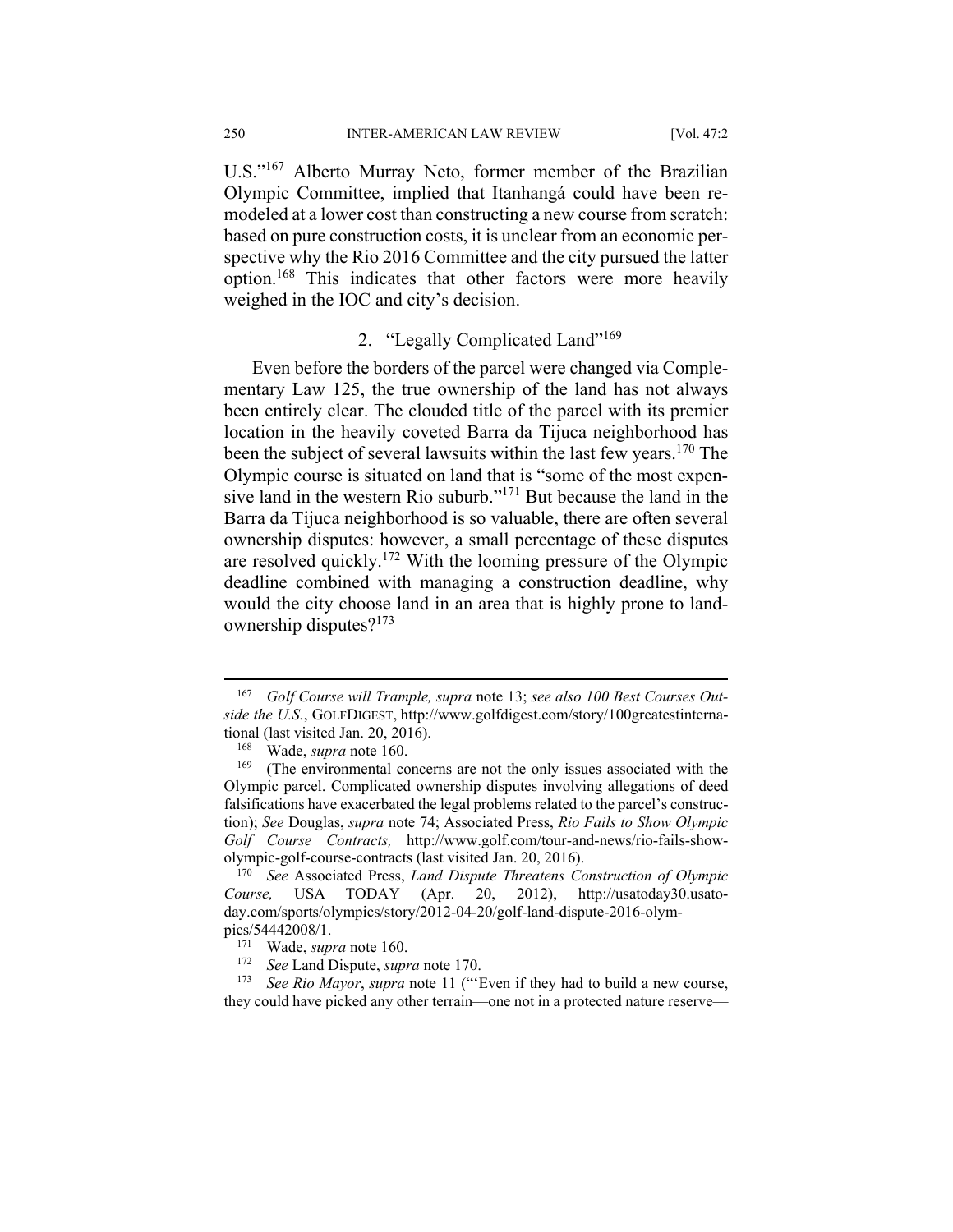#### 3. Creation of a Golf Legacy is Unlikely

Occupy Golf has also scoffed at the idea that any sort of golfdriven legacy will revolve around this newly built golf course given the sport's unpopularity in Brazil.<sup>174</sup>

Surprisingly, Rio mayor Eduardo Paes, who has strongly supported the course's construction, echoed this sentiment when he officially "handed over the course" to the Games' organizers in November 2015.175 During his fifteen-minute speech defending the course's construction, Paes stated, "I don't think there's much legacy for a golf course. I've always said that. I don't think this is something Brazil is famous for, delivering courses. It's not a popular sport in Brazil. But there are some things you need to do when you deliver the Olympics."176

Within minutes, Carlos Nuzman, head of the Rio de Janeiro Olympics, contradicted him by stating, "It's a big legacy. It's a public golf course. There are a lot of young kids—boys and girls—who want to participate to develop golf. It's a chance for golf in a new region of the world to be developed."177 Based on the current popularity of golf in Brazil and the environmental issues related to golf course construction and maintenance, Nuzman's optimism falls short of reality for a few reasons.

First, there are very few opportunities for the general public to play, especially in Rio de Janeiro; the two existing courses "exclusively serve the rich."<sup>178</sup> For golf to gain acceptance of the widespread Brazilian population, the nature of the sport's accessibility

<u>.</u>

or also one where the ownership is clear,' Murray said. 'The whole thing is just a pretext for land speculation.'"). 174 Wade, *supra* note 160 ("Few people play golf in Brazil, and Paes has

acknowledged the game probably has little future in the South American country. Some have compared building a golf course in Brazil to setting up a bullring in Finland.").<br><sup>175</sup> *Id.*<br><sup>176</sup> *Id.* 

<sup>176</sup> *Id*. 177 *Id*. 178 *See* Robbie Blakeley, *Olympic Golf Could See Popularity Soar in Brazil,*  RIO TIMES (Aug. 12, 2014), http://riotimesonline.com/brazil-news/riosports/olympic-golf-could-see-popularity-soar-in-brazil/; *see also* Associated Press, *Golf Makes Pan Am Games Debut Ahead of Olympic Return,*  http://espn.go.com/extra/panamgames/story/\_/id/13270973/2015-pan-americangames-golf-makes-debut-rio-olympics-next (last visited Jan. 20, 2016) ("Golf has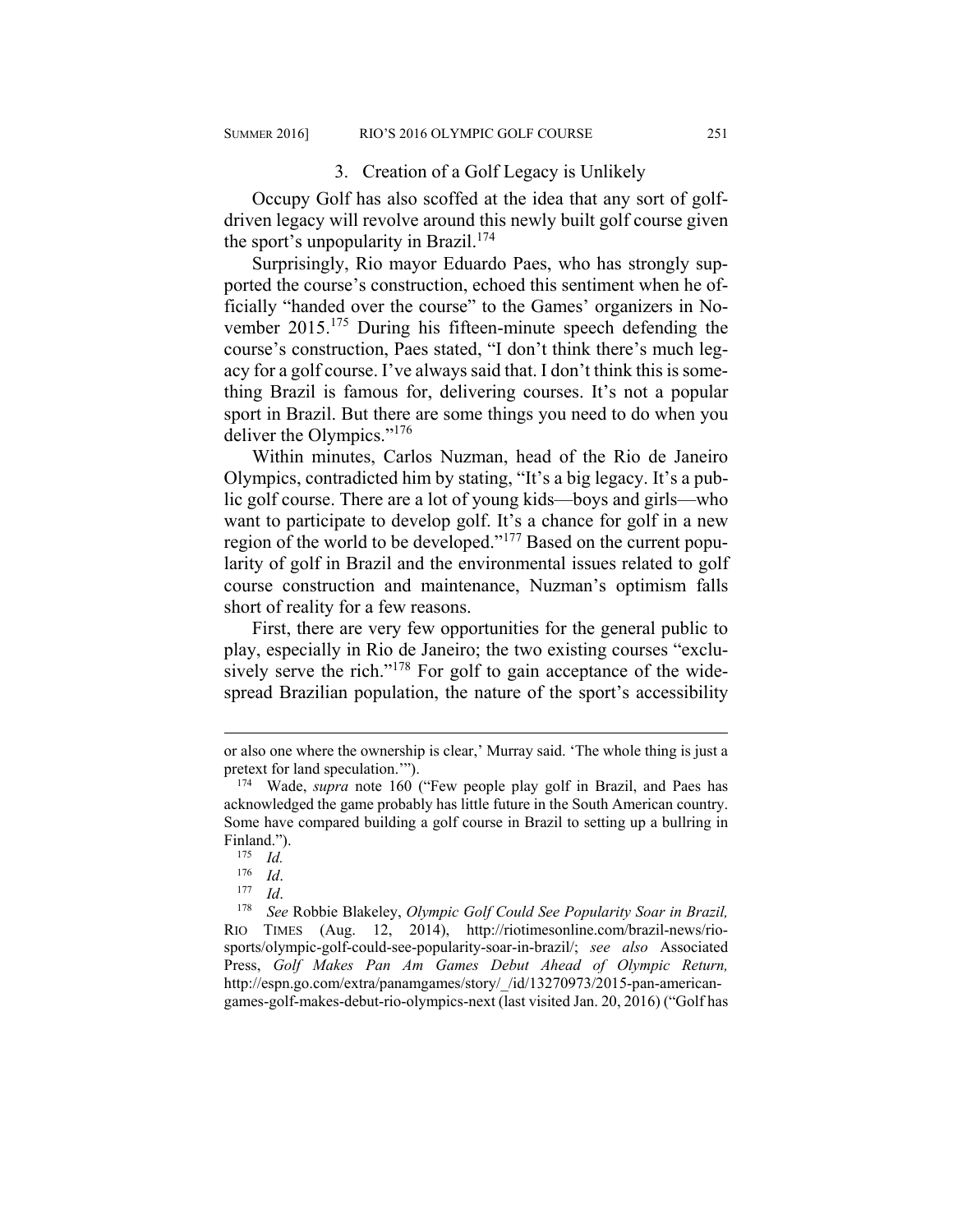and costs would have to change.<sup>179</sup> The current number of golf courses is not adequate to sustain a large golf-playing population in Brazil while taking into account sustainable environmental initiatives.180 Even if the Olympic course becomes available to the public after the Games end, more golf courses would need to be built to supply an increase in golf demand among the public.<sup>181</sup> Moreover, the construction of additional courses would be disastrous from an environmental standpoint given the backlash related to the Olympic course: if environmentalists and residents did not approve of a course constructed to serve as a venue for one of the largest sporting events throughout the world, then how will they get on board to build more courses for recreational use at the cost of harming the environment?<sup>182</sup>

Currently the cost to play golf is too high for many Brazilian citizens.183 When Brazil was selected to host the Olympics in 2009, the Brazilian economy was "booming."184 However, the country's economy has fallen into a downward spiral and a large scandal involving the state-run oil company, Petrobas, is at the forefront.<sup>185</sup> Within the last year, the country has slumped into the worst recession since the 1930s.<sup>186</sup> Inflation rose to 10% while unemployment "soared" to 8%.187 Brazilian President, Dilma Rousseff, now faces

almost no profile in Brazil, a game for the rich that lacks the mass appeal of soccer or volleyball."). 179 *Id*. 180 *See id.* 

<sup>&</sup>lt;sup>181</sup> *Id.* 182<sup>181</sup> *Id.* 182<sup>181</sup> *Iop Ten Sporting Events,* http://travel.nationalgeographic.com/travel/top-10/sporting-events/ (last visited Jan. 20, 2016). 183 *See* Raiesa Ali, *Income Inequality and Poverty: A Comparison of Brazil* 

*and Honduras,* Council on Hemispheric Affairs, http://www.coha.org/income-inequality-and-poverty-a-comparison-of-brazil-and-honduras/ (last visited Jan. 21, 2016) ("The growing socio-economic gap in Brazil is already apparent, yet there is no strong vocalization about this ever-widening financial disparity."). 184 Stephen Wilson, *IOC VP: Brazil Economic Crisis will Inevitably Affect* 

*Games,* ASSOCIATED PRESS, http://bigstory.ap.org/article/dcc2f1b252a3449983e30624231c336e/ioc-vp-brazil-economic-crisis-will-inevitably-affect-games (last visited Jan. 21, 2016). 185 *Id*. 186 *Id*. 187 *Id*.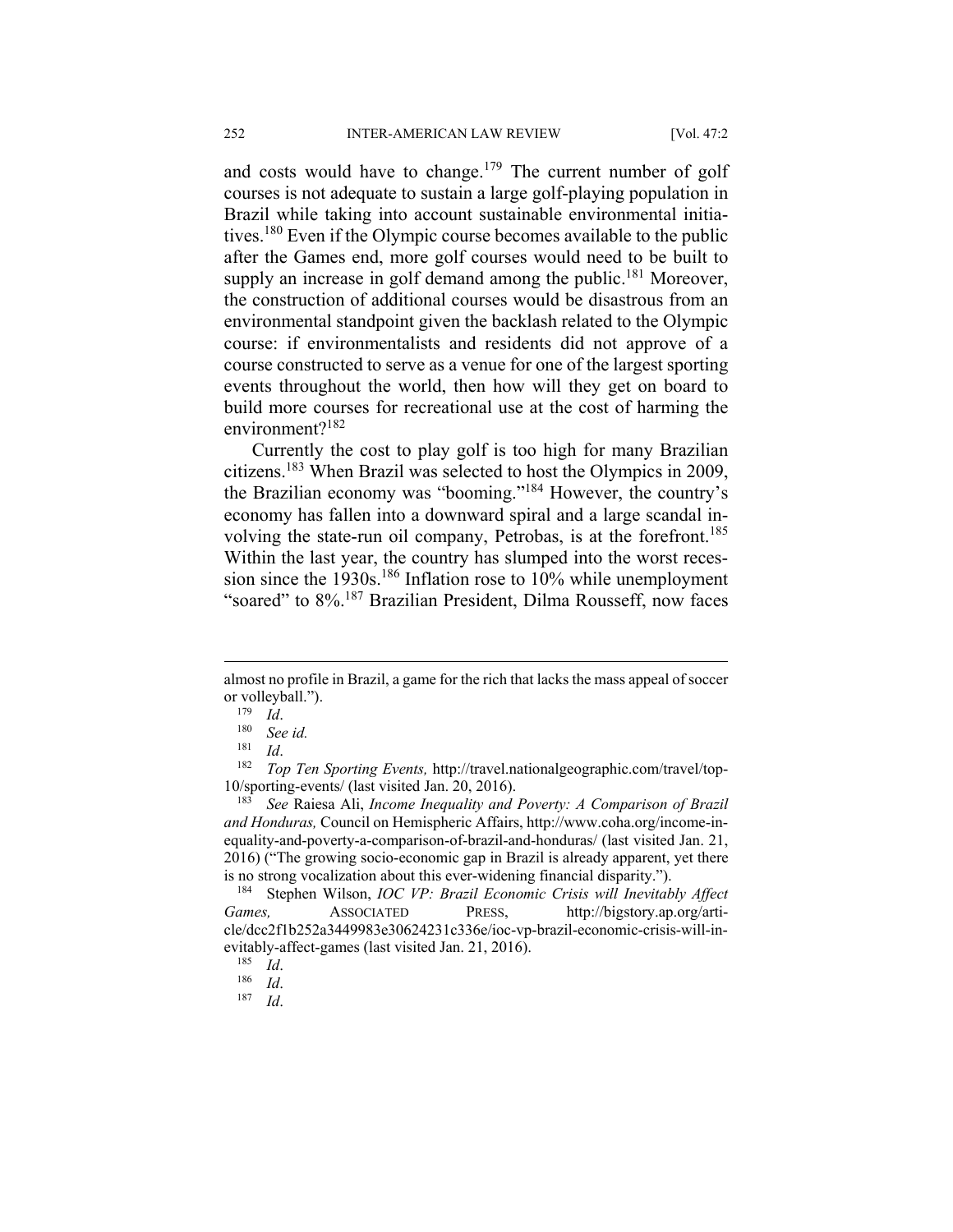impeachment proceedings based on allegations of "fiscal irregularities by her government" as her approval ratings sink to an all-time low of  $10\%$  approval.<sup>188</sup>

These economic hardships leave golf "in the rough." At such an economically dire time, golf is likely off the citizens' radar as they will not have the disposable income to fund recreational activities like golf.189 Any advancement in mainstreaming golf will likely be delayed until the economy improves to a point in which Brazil has a healthy financial and investment climate.<sup>190</sup> It also does not help matters that golf equipment costs two to three times more in Brazil than in countries like the United States.<sup>191</sup> Brazil has historically suffered from high consumer prices resulting from high inflation, protectionist economic policies, a dysfunctional tax system, and high costs of transportation of goods.<sup>192</sup>

4. The Olympic Course is Part of a Larger Ulterior Motive

'The golf course has to be seen in a wider perspective', Fernando Walcacer, a professor of environmental law at Rio's PUC university, said. '*Property developers have always had huge political influence in Rio.* The developers have been looking at this space for years and now the Olympics have given them their chance.'193

1

191 Blakeley, *supra* note 178. 192 Simon Romero, *Prices Fuel Outrage in Brazil, Home of the \$30 Cheese Pizza,* N.Y. TIMES (Jul. 22, 2013), http://www.nytimes.com/2013/07/23/world/americas/prices-fuel-outrage-in-brazil-home-ofthe-30-cheese-pizza.html; *see also* Michael B. Kelly, *Everything is Insanely Expensive in Brazil,* BUSINESS INSIDER (Jul. 23, 2013), http://www.businessinsider.com/things-are-expensive-in-brazil-2013-7. 193 Douglas, *supra* note 74 (emphasis added).

<sup>188</sup> *Id*. 189 *The Crash of a Titan,* THE ECONOMIST (Feb. 28, 2015), http://www.economist.com/news/finance-and-economics/21645248-brazils-fiscal-and-monetarylevers-are-jammed-result-it-risks-getting-stuck ("With inflation about 7%, shoppers' purchasing power is being eroded."). 190 *See* Patrick Gillespie, *Brazil's Bust is Worse than we Thought,* 

http://money.cnn.com/2016/01/19/news/economy/imf-brazil-recession-worsens/index.html (last visited Jan. 21, 2016) ("Foreign investors have fled Brazil as the corruption case has expanded.").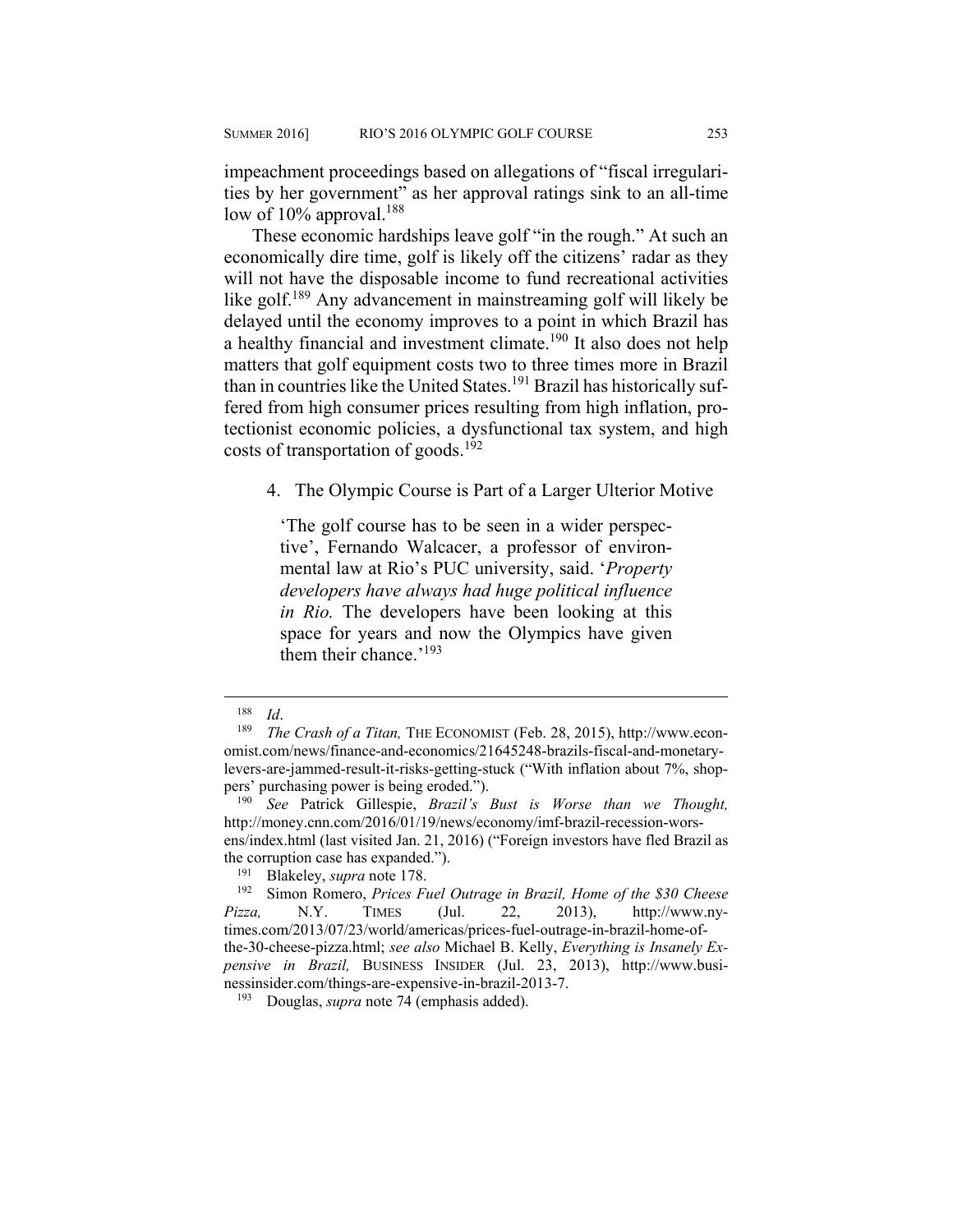Paes' historically strong relationship with large-scale real-estate developers like Pasquale Mauro prior to the Olympic course's construction strongly confirms this statement. The state prosecutor had instituted an earlier action against Paes regarding the alleged deal that Paes had entered into with Mauro about the golf course.<sup>194</sup> As part of the deal, Fiori Empreendimentos, the company providing the course's financing, would foot the 60 million reais bill (approximately \$16.2 US million) to construct the course in exchange for the right to build 23 buildings of 22 floors each on land surrounding the course (part of the Complementary Law 125 legislation).<sup>195</sup> The least expensive apartment in these luxurious high-rises sells for \$2 million.<sup>196</sup> If all goes as planned, developers like Mauro can largely profit from the Olympics; the 60 million reais cost of the course is quickly swallowed up by the millions he will make in real estate sales of the luxurious apartment units that surround the course.<sup>197</sup>

#### C. *Authoritative Response to Occupy Golf*

While Occupy Golf's arguments hold validity, not everyone is ready to jump on Occupy Golf bandwagon. Few additional supporters have joined the original group of protestors, but the lack of increased membership may be attributed to the stigma of being an environmentalist in Brazil rather than the citizenry's lack of interest in this environmental issue.198

Outward support of environmental issues has shown to be problematic in Brazil.199 In fact, activism in Brazil is incredibly dangerous, and more environmental campaigners are killed there than in

<sup>&</sup>lt;sup>194</sup> Blakeley, *supra* note 178.<br><sup>195</sup> Flueckiger, *supra* note 37; Wade, *supra* note 160.<br><sup>196</sup> Golf Makes Pan Am Games Debut, *supra* note 178.<br><sup>197</sup> See Wade, *supra* note 160 ("The sure winner is probably the develo Mauro, who is building the course with private money. It follows the pattern of other Olympic projects in Rio, where large real estate investments have moved in. Another is the nearby Athletes Village—3,600 high-end apartment units—that will be sold off after the games."); *see also* Watts, *supra* note 56 ("Without a doubt, the Olympics are a giant real estate scam."). 198 Watts, *supra* note 56, Phillips, *In Brazil, supra* note 92. 199 Watts, *supra* note 56, Phillips, *In Brazil, supra* note 92.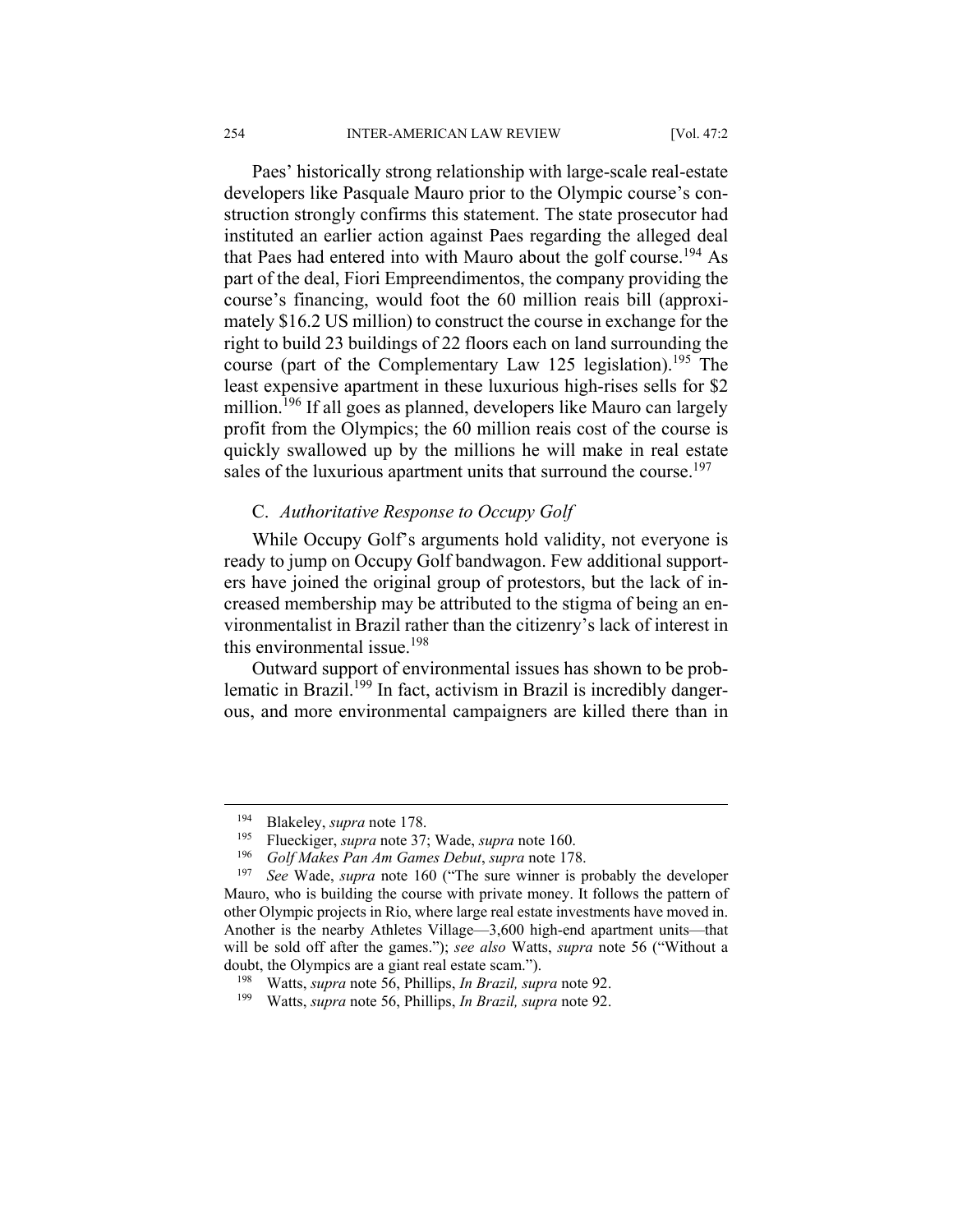any other country.200 In early January 2015, a group of Rio Municipal Guards ransacked Occupy Golf's camp and one protestor "was forced into a police car where he was repeatedly hit in the face with a baton by a female guard, who broke his tooth. $^{201}$  In another incident, a Municipal Guard officer was filmed on video punching a handcuffed Occupy Golf demonstrator.<sup>202</sup> That video, which was uploaded and shared via social media, has heightened awareness of some of the abuse that these environmentalists have suffered at the hands of Rio authorities.<sup>203</sup>

Since the video's release, the Municipal Guard has instead utilized a more tactful approach to quash the attention that Occupy Golf is receiving: they have turned off the streetlights illuminating the Occupy Golf camp at night so that "it is completely dark . . . ." and several guards will get out of their cars and surround the camp.<sup>204</sup> As one environmentalist noted, "[t]hey're trying to intimidate us."<sup>205</sup> However, for some environmentalists, the fight for ecological preservation of one of the last remaining Marapendi restinga areas is not one they will give up lightly. As environmentalist Marcello Melo stated, "[i]t is dangerous to campaign for the environment in Brazil. But I love nature and somebody has to do this job. If I die for [Occupy Golf's] cause, it will be worth it."<sup>206</sup>

#### V. THE "PARTY" IS OVER: WHAT NOW?

After August 21, 2016, the Olympic "party" will come to an end and the city will enter its "clean up" phase. In light of the contro-

<sup>200</sup> Watts, *supra* note 56; *see also* Michael E. Miller, *Why are Brazil's Environmentalists Being Murdered?,* WASHINGTON POST (Aug. 27, 2015), https://www.washingtonpost.com/news/morning-mix/wp/2015/08/27/why-arebrazils-environmentalists-being-murdered/ (Within the past 25 years, over 1,500 Brazilians who have fought deforestation have been killed. 448 environmentalists were killed in Brazil between 2002 and 2013, which equates to "half of all of the environmentalists murdered *worldwide* during that period.") (emphasis added).<br>
<sup>201</sup> Phillips, *In Brazil*, *supra* note 92.<br>
Douglas, *supra* note 74.<br>
<sup>203</sup> *Id.*<br>
<sup>204</sup> *Id.*<br>
<sup>205</sup> *Id.*<br>
<sup>206</sup> Watts, *supra* note 56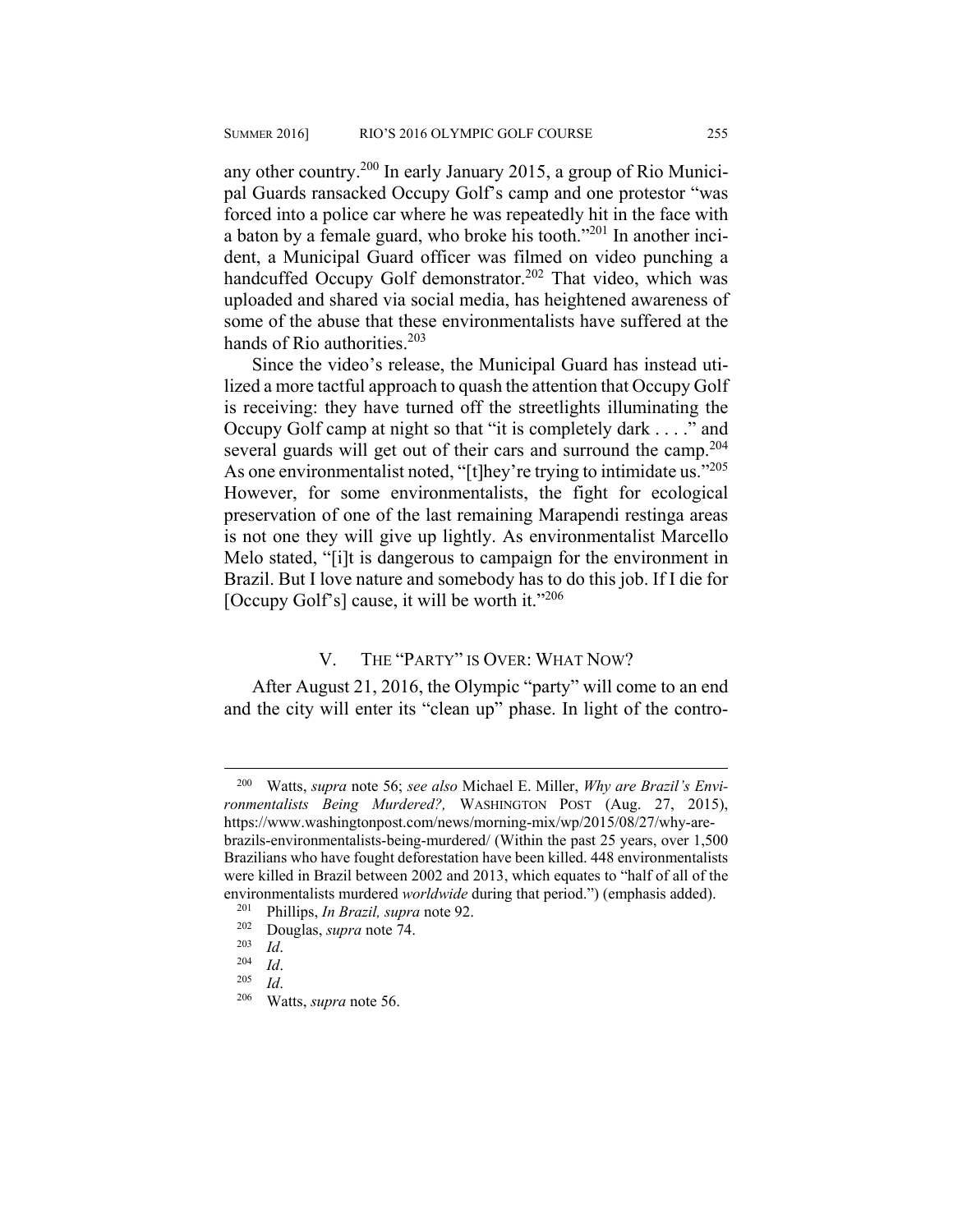versy surrounding the Olympic course's construction and the pollution accumulating in Guanabara Bay, Rio can benefit from time out of the spotlight and remove the blinders from its focus on Olympic preparations. This is when the city can implement environmental initiatives that may have taken a backseat to the Games.

While Rio cannot un-ring that bell (or reverse that bulldozer) with respect to the Olympic course's construction, many sustainable environmental opportunities exist with regard to the course's current and future management. "Golf courses have long suffered from a reputation of being harmful to the environment."207 However, golf course construction and environmental preservation are not necessarily mutually exclusive concepts;<sup>208</sup> the construction of the Olympic course does not deprive the Marapendi restinga of its total ecological value, nor does it foreclose Rio from endorsing the biodiversity level that still exists within this now developed parcel (although it is arguably lower than if the course had never been constructed initially).

The Audobon Cooperative Sanctuary Program for Golf Courses (ACSP) is "an award winning education and certification program that helps golf courses protect our environment and preserve the natural heritage of the game of golf."209 The ACSP aims to guide "golf courses in their efforts to blend environmentally responsible maintenance practices into day-to-day course operations."<sup>210</sup> While many of the ACSP's objectives are tailored towards initial course development, the ACSP program is also applicable to already existing

<sup>207</sup> *Golf and the Environment, supra* note 69; *see also* Carroll, *supra* note 134, at 224. ("When it comes to the environment, golf courses create a toxic playground."). 208 *See Golf and the Environment, supra* note 69. 209 Audobon International, https://www.auduboninternational.org/acspgolf

<sup>(</sup>last visited Jan. 21, 2016); *see also* Dornak, *supra* note 89, at 308 (The six categories in which golf courses can work to obtain certification are (1) environmental planning, (2) public/member involvement, (3) wildlife and habitat management, (4) integrated pest management, (5) water conservation, and (6) water quality management.).<br><sup>210</sup> *Environmental Management Practices for Golf Courses*, Audobon Inter-

national, https://www.auduboninternational.org/Resources/Documents/Environmental%20Management%20Guidelines%20for%20Golf.pdf (last visited Jan. 21, 2016).